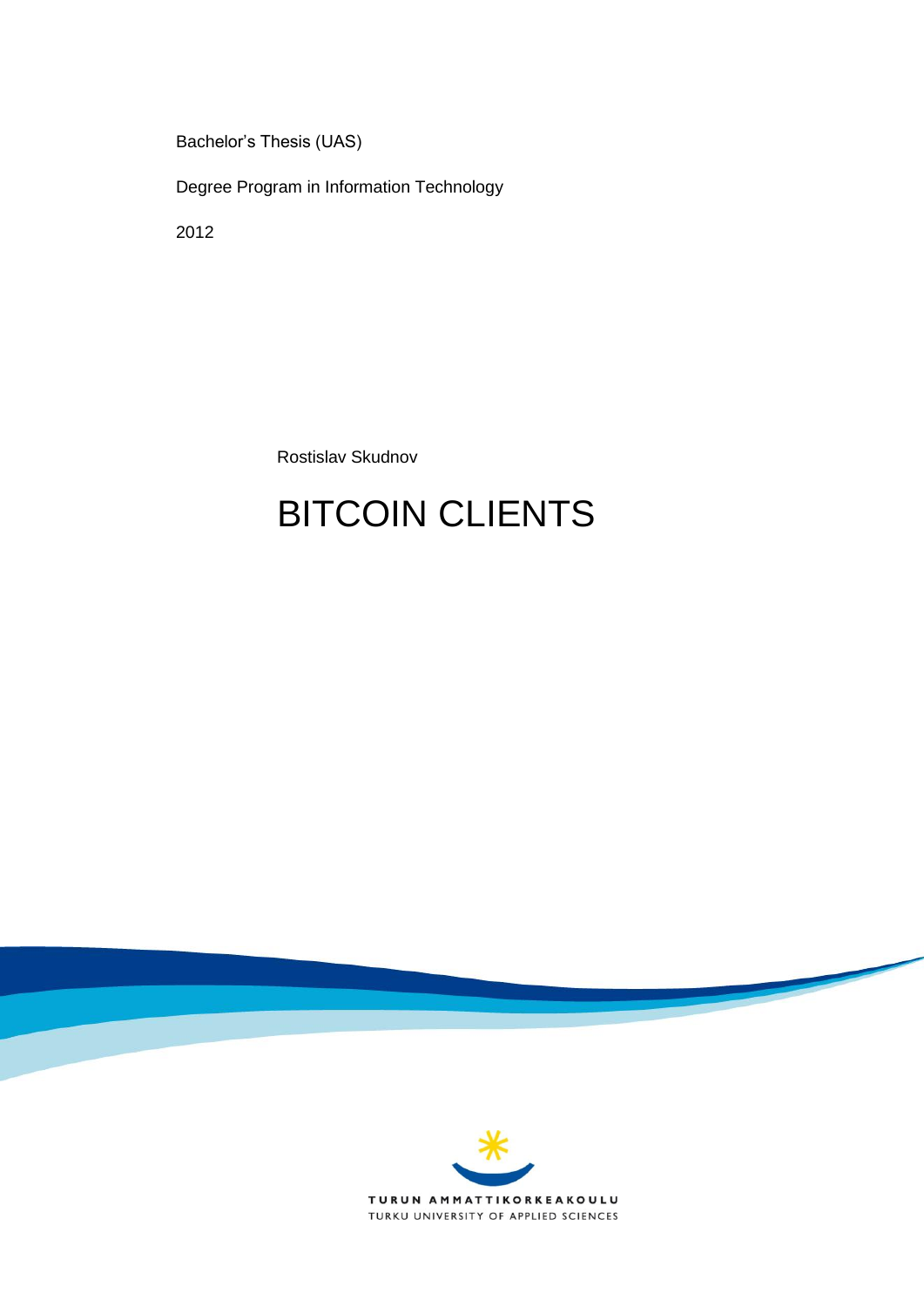BACHELOR'S THESIS | ABSTRACT TURKU UNIVERSITY OF APPLIED SCIENCES Degree Programme in Information Technology 03.06.12 Pages: 32 Instructor: Raija Tuohi

## Rostislav Skudnov

## BITCOIN CLIENTS

Bitcoin is a new decentralized electronic currency which gained popularity in the last two years. The usage of Bitcoin is facilitated by software commonly called Bitcoin clients. This thesis provides an overview of Bitcoin and cryptography behind it, discusses different types of Bitcoin clients and researches additional features implemented by them. It also analyzes further enhancements that can be made to clients and the Bitcoin protocol.

Bitcoin clients are grouped into types and analyzed from a usability and security perspective. Security is very important for Bitcoin clients as they are used to manipulate money, and poor security leads to direct loss of money. Various threats are evaluated, including malware infestations, theft of files, hostile takeover of servers and hardware failures. Security implications of additional features and future enhancements are also assessed.

Various client types rely on significantly different security assumptions. While some clients are immune to hostile takeover of servers, for other clients this results in theft of money. None of the current clients is able to resist malware effectively. Additional features usually increase either security or usability, though some features improve both.

The current choice of Bitcoin clients and their feature set is much richer than that one year ago. New versions with more features are released very often. One of the future enhancements, multi-signature transactions, significantly increases security as it protects the money even if a client is totally compromised.

#### KEYWORDS:

Bitcoin, peer-to-peer, cryptography, digital signatures, ECDSA, deterministic generation, QR codes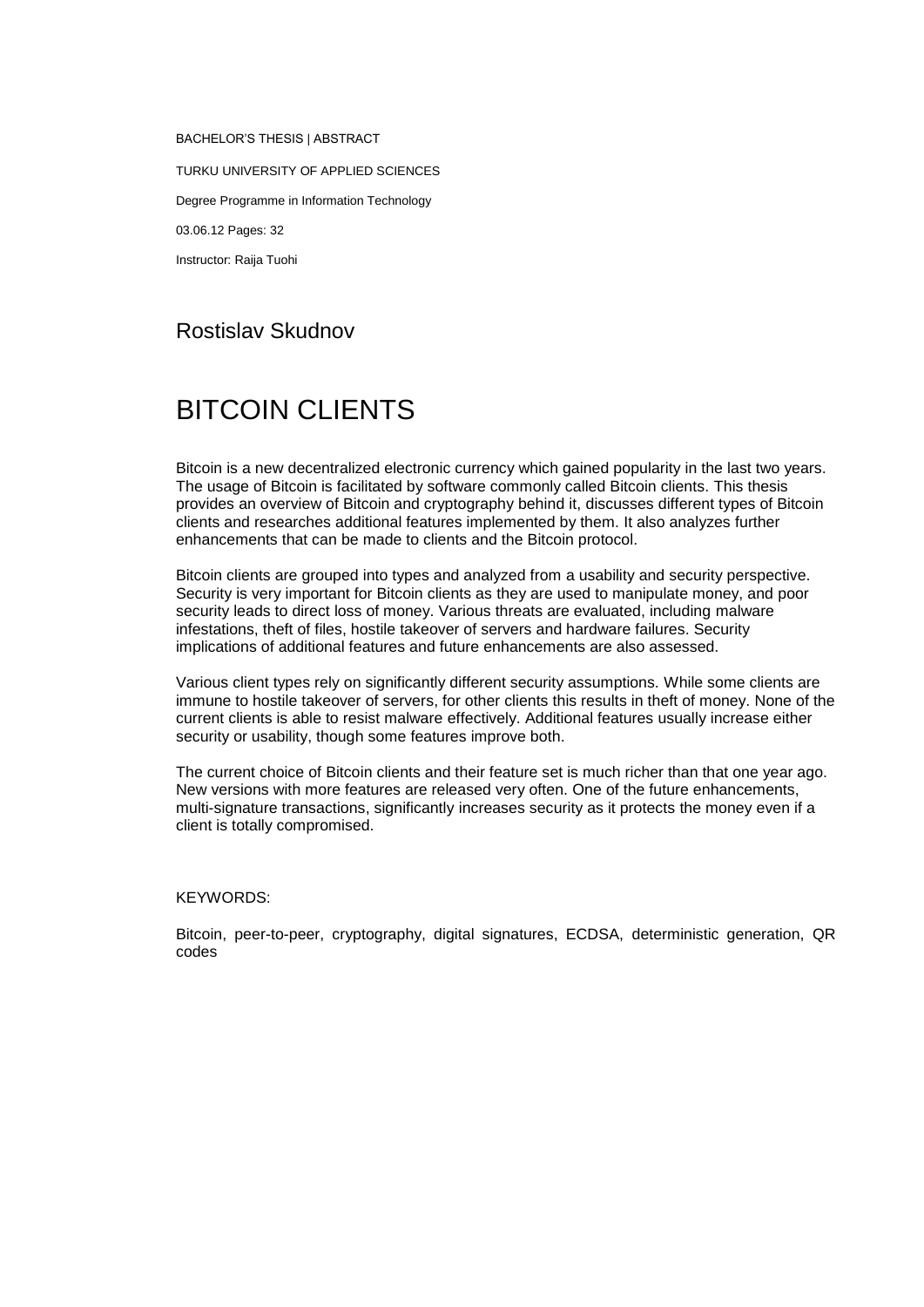## FOREWORD

I would like to thank all the teachers in Turku University of Applied Sciences for their hard work, help and support. Particularly, I want to send by best regards to my supervisor Raija Tuohi whose lectures on probability, statistics and cryptology inspired me to research these topics further, and whose help in writing this thesis was invaluable.

It was a pleasure to discuss matters about Bitcoin on Bitcointalk forum and IRC channels. My special thanks goes to Slush, ThomasV, jgarzik and etotheipi, who shared their knowledge and experience with me and whose productivity is unimaginable!

04.06.2012 Turku

Rostislav Skudnov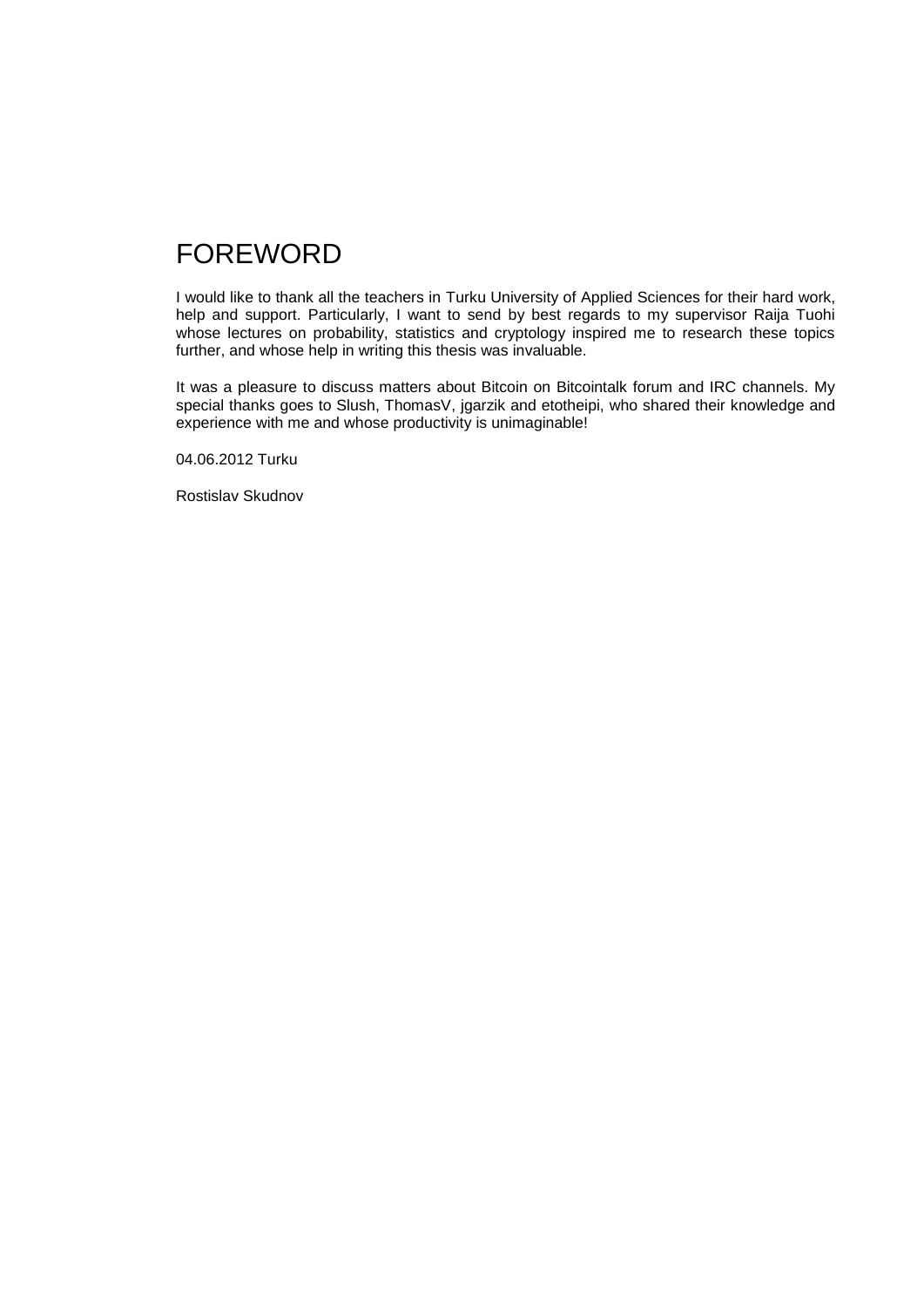## **CONTENTS**

| <b>1 INTRODUCTION</b>              | 1            |
|------------------------------------|--------------|
| <b>2 CRYPTOGRAPHIC CONCEPTS</b>    | $\mathbf{2}$ |
| <b>3 BITCOIN OVERVIEW</b>          | 4            |
| 3.1 Electronic Cash before Bitcoin | 4            |
| 3.2 Bitcoin basics                 | 5            |
| 3.3 Bitcoin implementation details | 10           |
| <b>4 CLIENT TYPES</b>              | 12           |
| 4.1 Full clients                   | 12           |
| 4.2 Headers-only clients           | 13           |
| 4.3 Signing-only clients           | 14           |
| 4.4 Thin clients                   | 15           |
| 4.5 Mining clients                 | 17           |
| <b>5 ADDITIONAL FEATURES</b>       | 18           |
| 5.1 Deterministic wallets          | 18           |
| 5.2 Brainwallet                    | 19           |
| 5.3 Wallet encryption              | 20           |
| 5.4 Watch-only wallets             | 21           |
| 5.5 Paper backups                  | 22           |
| 5.6 QR codes                       | 23           |
| 5.7 Bitcoin URI scheme             | 24           |
| <b>6 FUTURE ENHANCEMENTS</b>       | 25           |
| 6.1 Multi-signature transactions   | 25           |
| 6.2 Scalability                    | 28           |
| <b>7 CONCLUSION</b>                | 29           |
| <b>REFERENCES</b>                  | 30           |

### **FIGURES**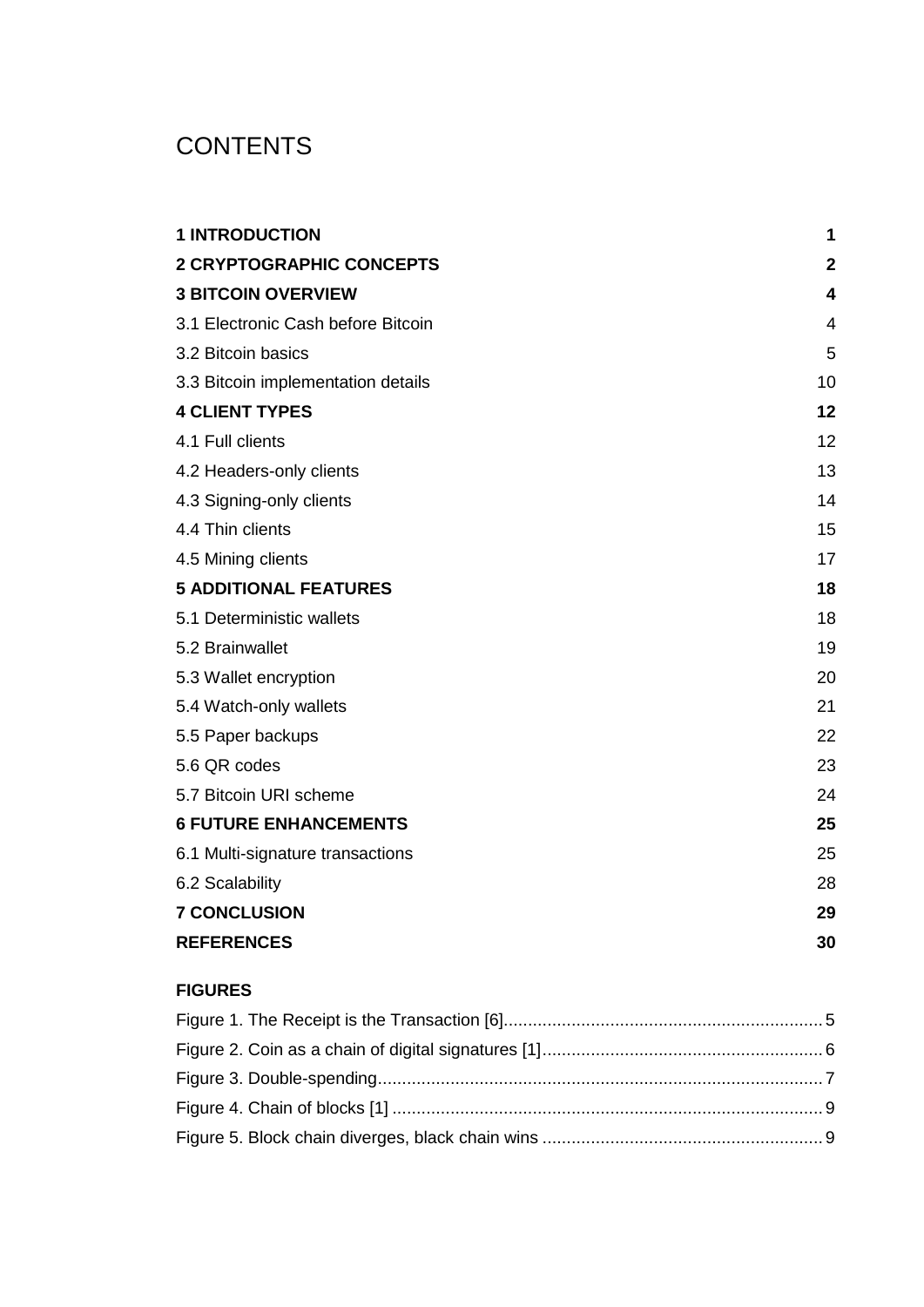| Figure 7. Unconfirmed transaction in original Bitcoin client, version 0.5.0 13 |  |
|--------------------------------------------------------------------------------|--|
|                                                                                |  |
|                                                                                |  |
|                                                                                |  |
|                                                                                |  |
|                                                                                |  |
| Figure 13. 2-of-2 multi-signature transaction creation and spending  26        |  |

### **TABLES**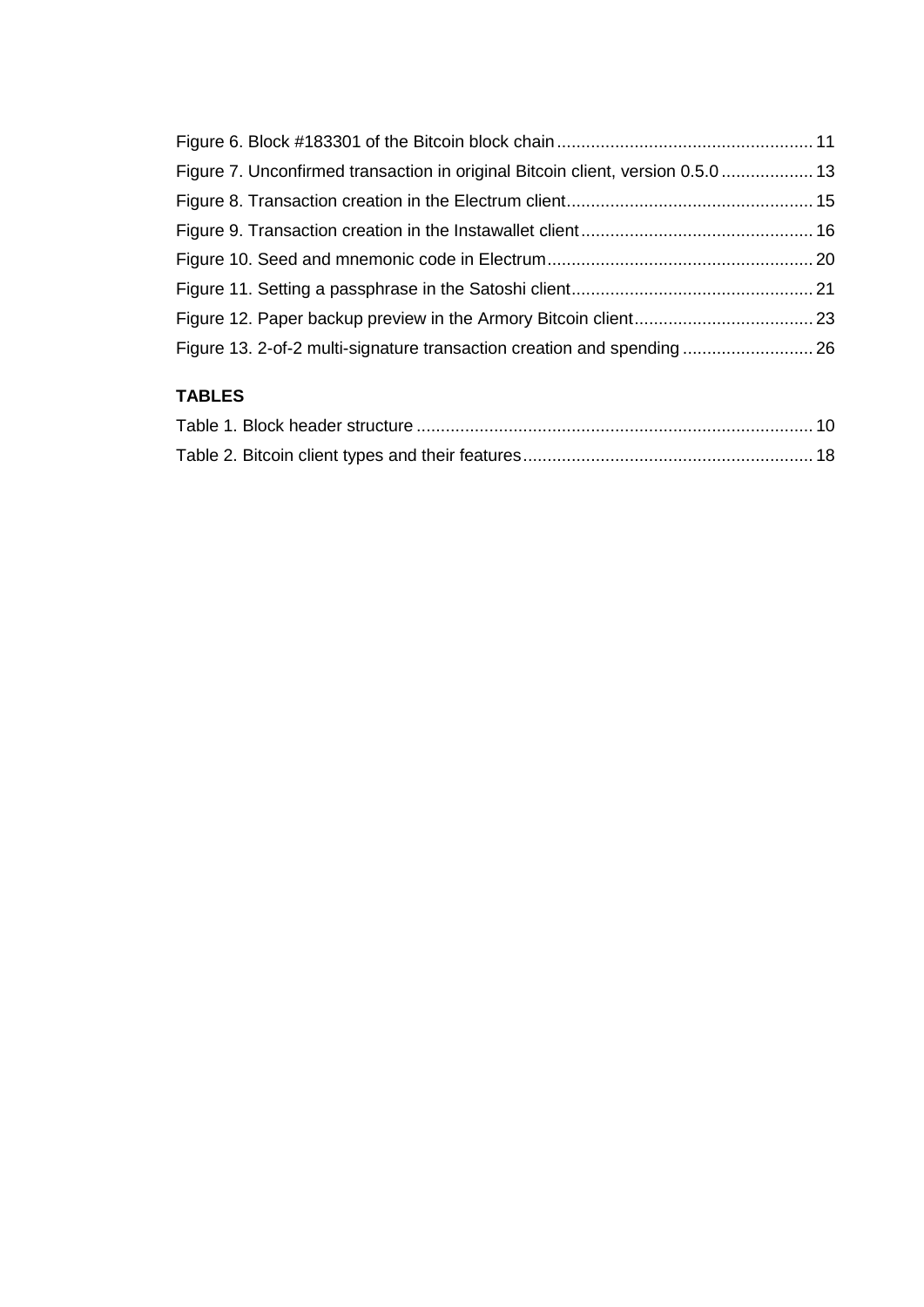## **ACRONYMS, ABBREVIATIONS AND SYMBOLS**

- API Application Programming Interface
- CPU Central Processing Unit
- DSA Digital Signature Algorithm
- ECC Elliptic Curve Cryptography
- ECDSA Elliptic Curve Digital Signature Algorithm
- DDoS Distributed Denial of Service
- GPU Graphics Processing Unit
- GUI Graphical User Interface
- QR code Quick Response code
- RSA Rivest, Shamir, Adleman
- UNIX UNiplexed Information and Computing Service
- UTC Universal Coordinated Time
- URI Uniform Resource Identifier
- URL Uniform Resource Locator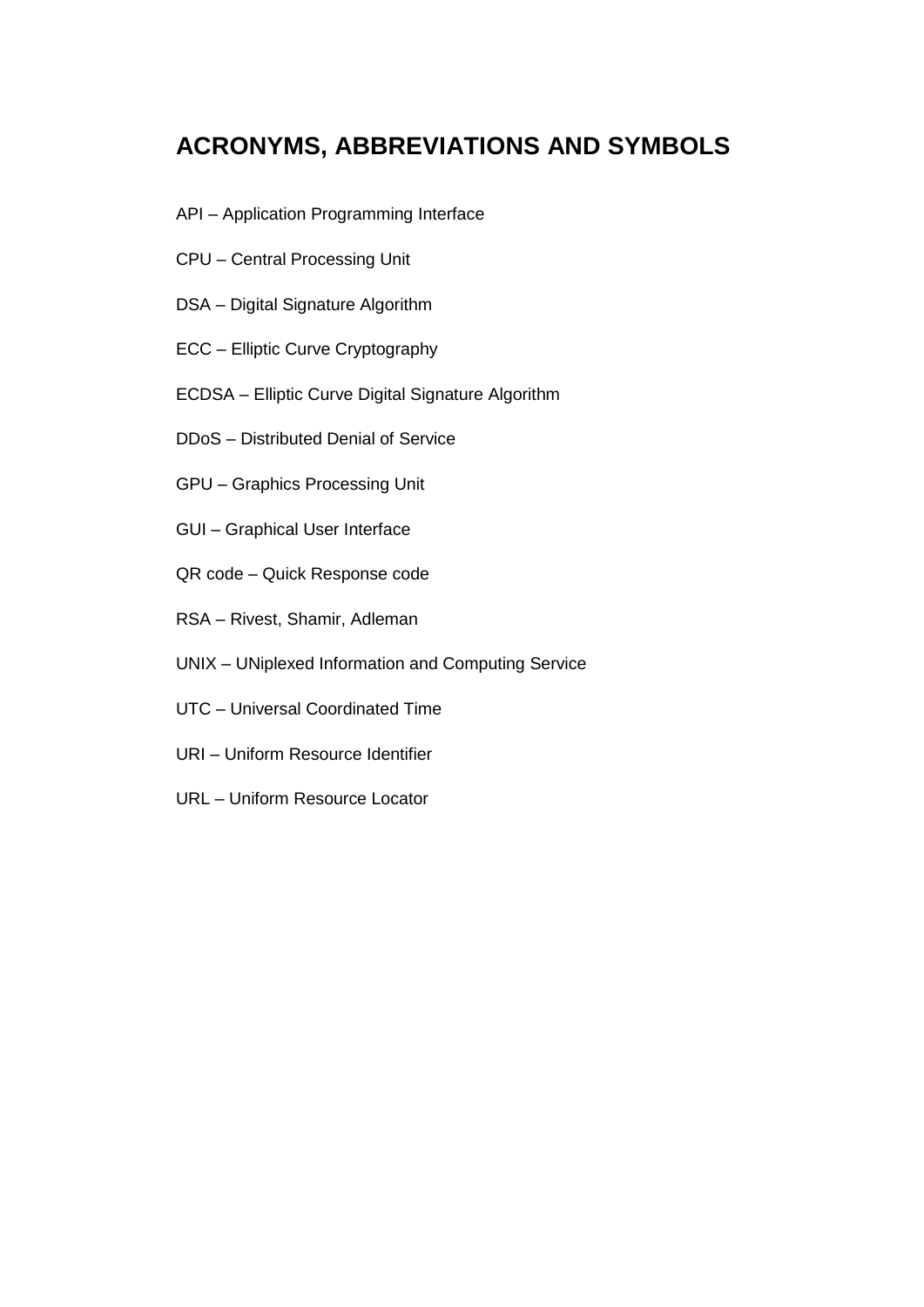## **1 Introduction**

Until recently, most monetary systems in the world have relied on financial authorities to issue and maintain money. E-commerce relies on those authorities or other financial institutions to serve as trusted third parties when processing payments. Even though this works relatively well in most situations, reliance on trusted parties incurs certain drawbacks. Many financial institutions require users to disclose their identities. Merchants suffer from chargebacks and are forced to raise prices and ask customers for more personal information than normally needed for providing goods and services. As a result, consumers are left with little privacy. Besides that, financial institutions may "freeze" customers' accounts or cause other inconvenience, since the customers depend on them heavily.

In 2008, a decentralized electronic currency called *Bitcoin* was proposed by Satoshi Nakamoto [1]. It became the first widely-adopted online currency that does not require the use of financial institutions to conduct transactions. At the time of writing (May 2012), a few hundreds of companies and individuals listed on the Trade page of the Bitcoin wiki [2] are accepting Bitcoin as a payment. In the last two years, the value of Bitcoin rose from less than 1 US cent [3] in July 2010 to 30 US dollars in June 2011, and gradually declined to 5 US dollars, where it remains now (May 2012) [4].

The use of Bitcoin is facilitated by software programs which are referred to as "Bitcoin clients". The objectives of this thesis are to categorize Bitcoin clients by type, compare them to each other and evaluate them from a usability and security point of view. Other goals are to explore the additional features and future enhancements of Bitcoin clients. Political, economical and legal issues that arise from the usage of Bitcoin are beyond the scope of this thesis.

Chapter 2 explains some cryptographic concepts, which are necessary to understand the Bitcoin protocol and the operation of Bitcoin clients. Chapter 3 provides an overview of Bitcoin core concepts and the Bitcoin protocol. In Chapter 4, Bitcoin clients are categorized by types and each type is discussed and evaluated. Chapter 5 discusses additional features that are implemented by Bitcoin clients. Chapter 6 explains enhancements to the Bitcoin protocol, which will be implemented in the future versions of Bitcoin clients. The conclusion summarizes the history of the Bitcoin project and the results of this research.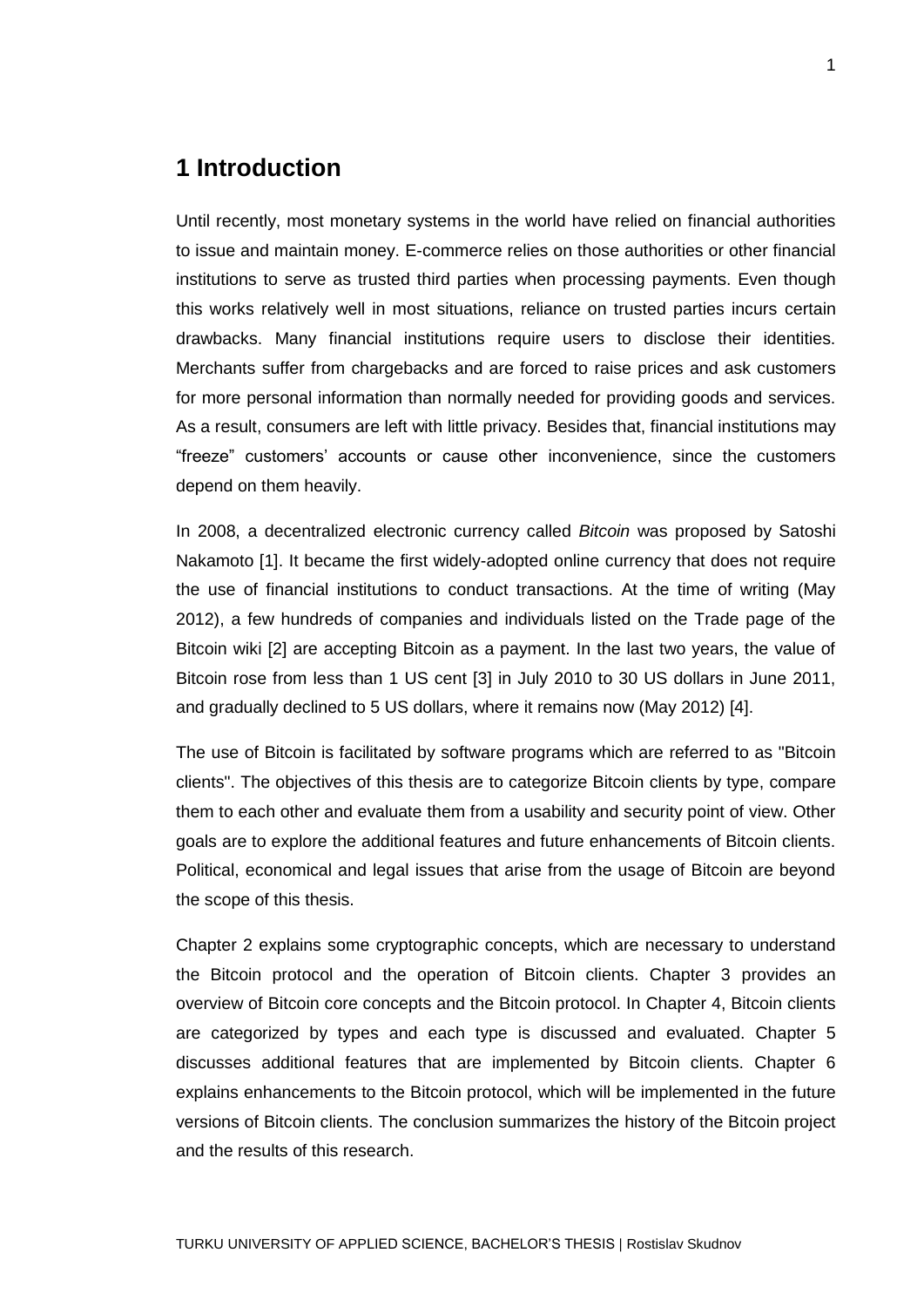## **2 Cryptographic concepts**

To understand the principles of Bitcoin, we also need to know certain cryptographic concepts. Cryptography is the art and science of keeping messages confidential and secure. In addition to that, cryptography is also able to provide *authentication*, *integrity* and *non-repudiation* of messages. In this context, these words have the following meanings:

- *Authentication*. It should be possible for the receiver of a message to ascertain its origin; an intruder should not be able to masquerade as someone else.
- *Integrity*. It should be possible for the receiver of a message to verify that it has not been modified in transit; an intruder should not be able to substitute a false message for a legitimate one.
- *Non-repudiation*. A sender should not be able to falsely deny later that he sent a message. [8]

Cryptography has multiple means of achieving the above-mentioned goals, and we describe some of them that are needed to understand Bitcoin.

If two parties want to send messages securely, they may use *encryption* to hide the actual contents of the messages (*plaintext*) and transform them to *ciphertext*, i. e., to make them unreadable by anyone else. The receiving party can perform *decryption* to recover the plaintext. Usually, the algorithms for encryption and decryption are wellknown, and only the encryption/decryption *keys* are maintained secret. If both parties use the same *key* for encryption and decryption, they use a *symmetric encryption algorithm*. Symmetric algorithms alone provide confidentiality, but to achieve the other goals, we need other techniques, such as *hash functions*.

> A *hash function* is a function, mathematical or otherwise, that takes a variablelength input string (called a pre-image) and converts it to a fixed-length (generally smaller) output string (called a hash value). [8]

> A *one-way hash function* is a hash function that works in one direction: It is easy to compute a hash value from pre-image, but it is hard to generate a pre-image that hashes to a particular value. [8]

The output of a hash function is not dependent on input in any distinguishable way. These properties give us the possibility to use hash functions to verify integrity of messages: someone having the hash of a message can determine whether the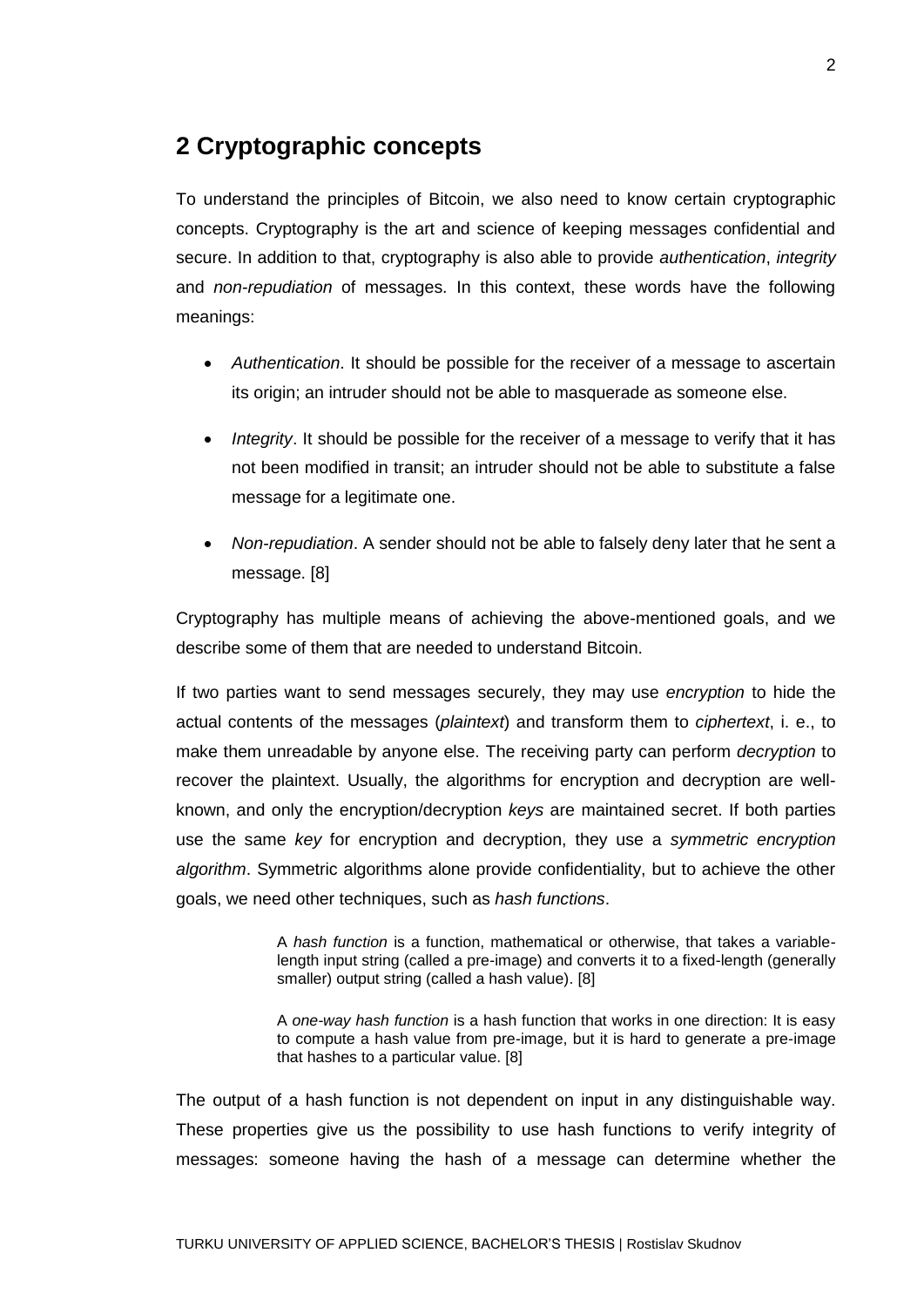message is intact. This method is used, for example, in BitTorrent protocol: the .torrent file has hashes of the pieces of data, and the data is checked to verify that it has the same hashes after it is downloaded from the peers. If the hash of a downloaded piece of data does not match the one in the .torrent file, such piece is rejected and later downloaded from someone else [15]. As a result, peers are unable to send fake data and force the downloader to accept it.

When a digital message provides authentication, integrity and non-repudiation together, we say it has a *digital signature*, similar to a paper document with a handwritten signature [8]. Although it is possible to create digital signatures by using symmetric algorithms, hash functions and a trusted third party, as described in [8], this solution is inefficient.

*Public-key cryptography* introduces an absolutely new way of thinking about encryption, decryption and digital signing. In order to encrypt and decrypt messages, we create two different keys, or a *keypair*: the *public key* and the *private key*.

> It is computationally hard to deduce the private key from the public key. Anyone with the public key can encrypt a message but not decrypt it. Only the person with the private key can decrypt the message. [8]

If we give out our public key, anyone is able to send us messages encrypted with it, and those messages could not be read by anyone else than us. Public-key cryptography could also be used for digital signing: we can find the hash of the message and encrypt it with the private key, thus forming a digital signature. If someone who has the public key receives the message with the digital signature, it is possible for him/her to verify both the authenticity and integrity of the message by decrypting the signature with the public key and comparing the result to the hash of the message. The signed message also has the property of non-repudiation, that is, the sender is not able to falsely deny sending the message.

There are many public-key algorithms, and RSA algorithm is the most widely used. There is also another family of public-key algorithms, known as Elliptic Curve Cryptography (ECC). The discussion about algorithms themselves is beyond the scope of this thesis.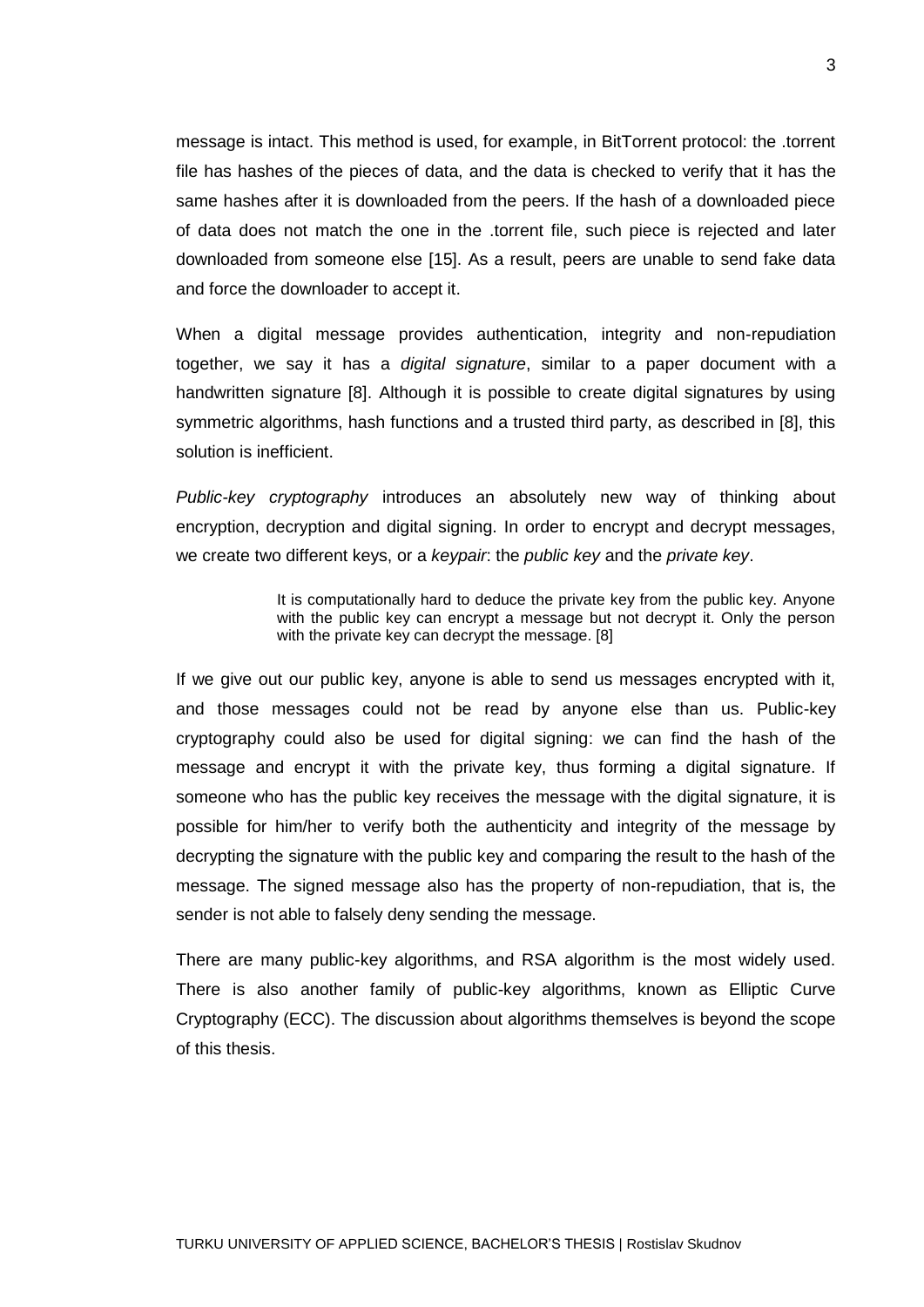## **3 Bitcoin overview**

#### 3.1 Electronic Cash before Bitcoin

Since the introduction of public-key cryptography, various proposals have been made to make a monetary system based on it, such as David Chaum's "Blind signatures for untraceable payments" [5] and Ian Grigg's "Triple Entry Accounting" [6]. Chaum's paper suggests a system where payments are done anonymously and securely, though a trusted third party is still needed. David Chaum also founded DigiCash BV, the first company to provide a cryptographic digital currency. Even though DigiCash became rather well-known in the payment industry in the 1990's, the company went bankrupt in 1998 [7]. In Ian Grigg's paper, when two willing parties transact, the payer (Alice) creates a receipt, which includes the payer's and payee's (Bob) names, the amount of money to be sent, and the digital signature of the whole receipt, made with the payer's private key. This receipt, together with the current date and time, is signed by issuer of the money (Ivan). This is illustrated in Figure 1. From this moment, as Ian Grigg says, "The Receipt is the Transaction" [6], which means that we do not need to keep a whole history of all transactions, but only the latest receipts. Ian Grigg claims that this system was implemented for internal money in a company, and proved to be more efficient than old-style accounting [6].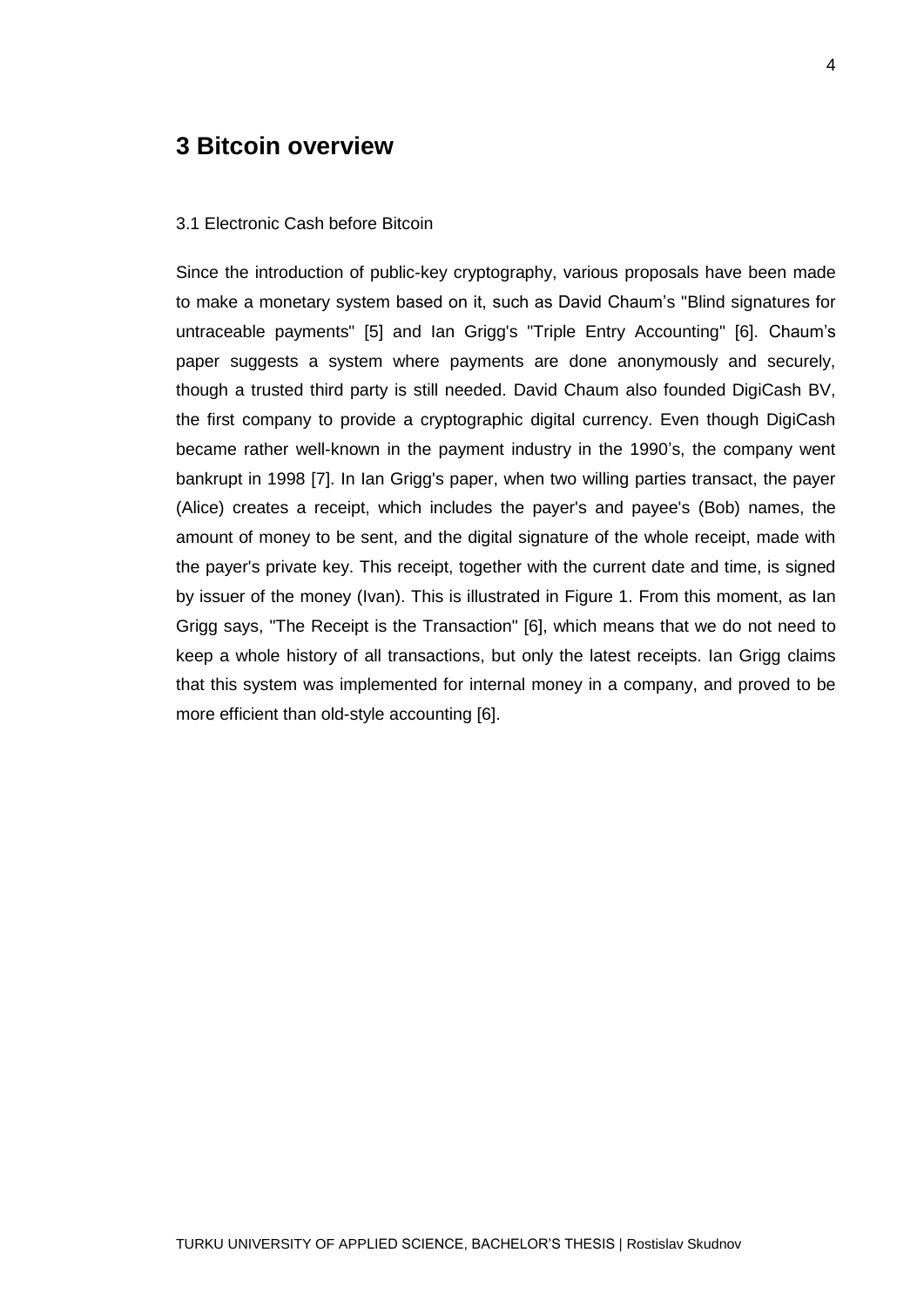| 2: A Signed Receipt |                                                          |  |  |
|---------------------|----------------------------------------------------------|--|--|
| User's Cheque       | From Alice<br>To Bob<br>Unit Euro<br>Qty 100<br>Com Pens |  |  |
| From                | Alice's sig<br>Alice                                     |  |  |
| Tо                  | Bob                                                      |  |  |
| Unit                | Euro                                                     |  |  |
| Quantity<br>100     |                                                          |  |  |
| Date<br>2005.04.10  |                                                          |  |  |
| Ivan's signature    |                                                          |  |  |

**Figure 1.** The Receipt is the Transaction [6]

The electronic currencies mentioned previously have the following common property: they are centralized, that is, they rely on a trusted party, the issuer, which facilitates and controls the transactions. In 2008, the first decentralized electronic currency called *Bitcoin* was proposed by someone named Satoshi Nakomoto [1]. The real identity of that person is not known.

#### 3.2 Bitcoin basics

Bitcoin implements an accounting system similar to Ian Grigg's. We define an electronic coin as a chain of digital signatures, as shown in Figure 2.

> Each owner transfers the coin to the next by digitally signing a hash of the previous transaction and the public key of the next owner and adding these to the end of the coin. A payee can verify the signatures to verify the chain of ownership. [1]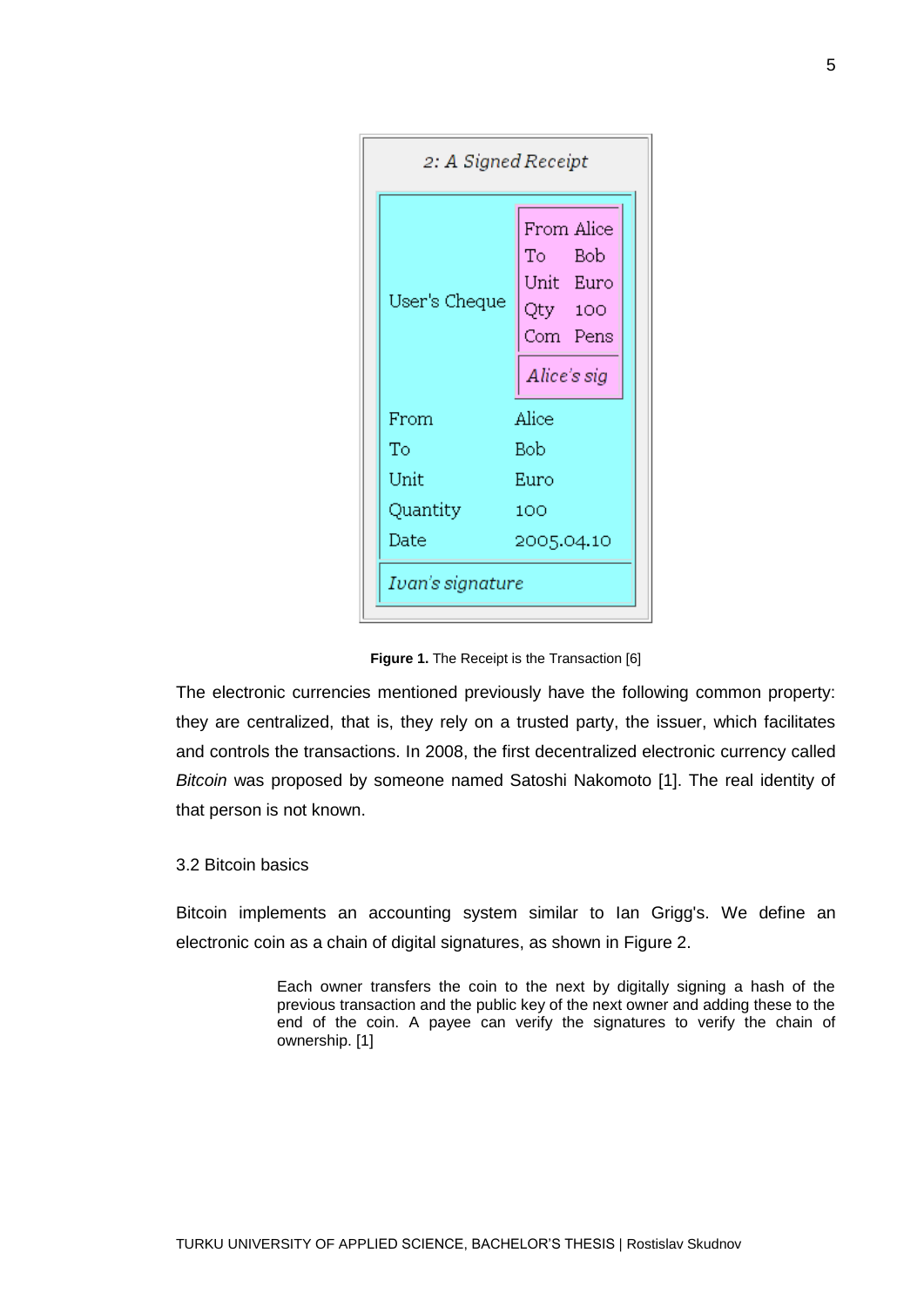

**Figure 2.** Coin as a chain of digital signatures [1]

In Ian Grigg's system, every transaction (receipt) is also signed by the trusted third party (issuer), which verifies that the payer has enough money to send and that the money being spent was not spent before (also known as *double-spending*). Bitcoin, on the other hand, makes all transactions public, so that everybody is aware of all transactions and is able to verify the chain of ownership and the non-existence of double-spending attempts. This idea as a theoretical concept was first described in Wei Dai's essay "B-money" [9].

Bitcoin relies on a *peer-to-peer overlay network*, built on top of the Internet, commonly referred to as *Bitcoin network*. This *peer-to-peer overlay network* is a special kind of network which differs a lot from how computer networks are usually constructed.

> Peer-to-peer systems are distributed systems consisting of interconnected nodes able to self-organize into network topologies with the purpose of sharing resources such as content, CPU cycles, storage and bandwidth, capable of adapting to failures and accommodating transient populations of nodes while maintaining acceptable connectivity and performance, without requiring the intermediation or support of a global centralized server or authority. [43]

*Overlay network* is "an application layer virtual or logical network in which end points are addressable and that provides connectivity, routing, and messaging between end points" [43]. Bitcoin network provides a communication channel to broadcast transactions and send other information between users (*nodes*) which is described later in this chapter.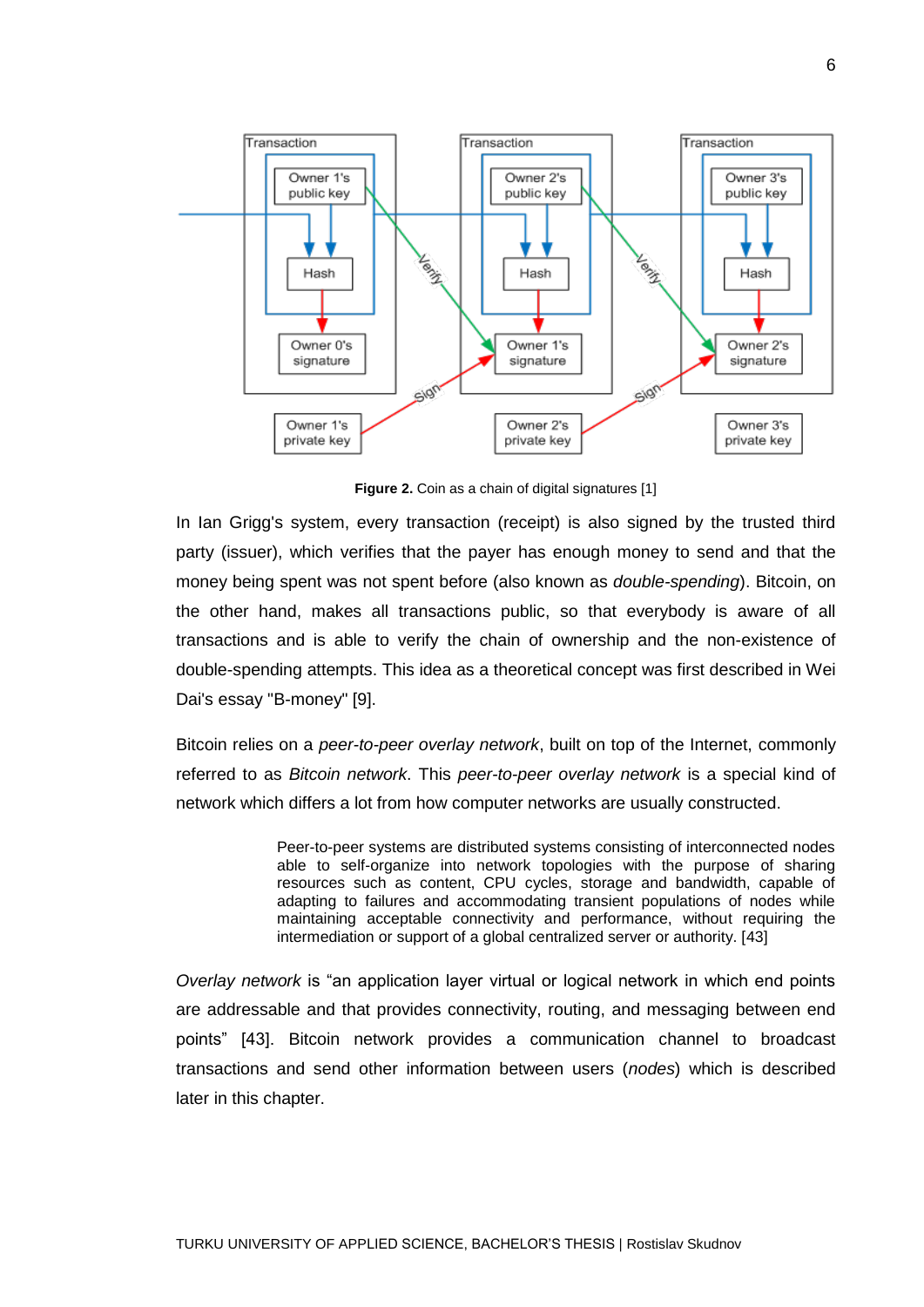As of May 2012, there are approximately 18000 nodes in the network even though the number varies with time [10]. Typically, Bitcoin nodes connect to 10-100 other nodes simultaneously.

Bitcoin's unique feature is the method for accepting/denying transactions and agreeing on a single history of transactions by the network. Due to propagation delays and connectivity issues, it is impossible to make everyone aware of all transactions at all times, and this can be abused by double-spending the money. Someone could spend the same money twice before the first transaction propagates far enough, so there must be a way to determine which transaction is valid. Figure 3 demonstrates how one coin, which belonged to Owner 1, can be spent to Owner 2 and Owner 3 at the same time.



**Figure 3.** Double-spending

One obvious solution is to make those transactions that most people agree with valid. On the Internet people are represented by the software applications they are running and their respective IP addresses. If the validity of a transaction were determined by the majority of nodes, i. e. the majority of IP addresses, the system could be cheated by someone able to allocate many IPs. That is why Bitcoin uses a different way of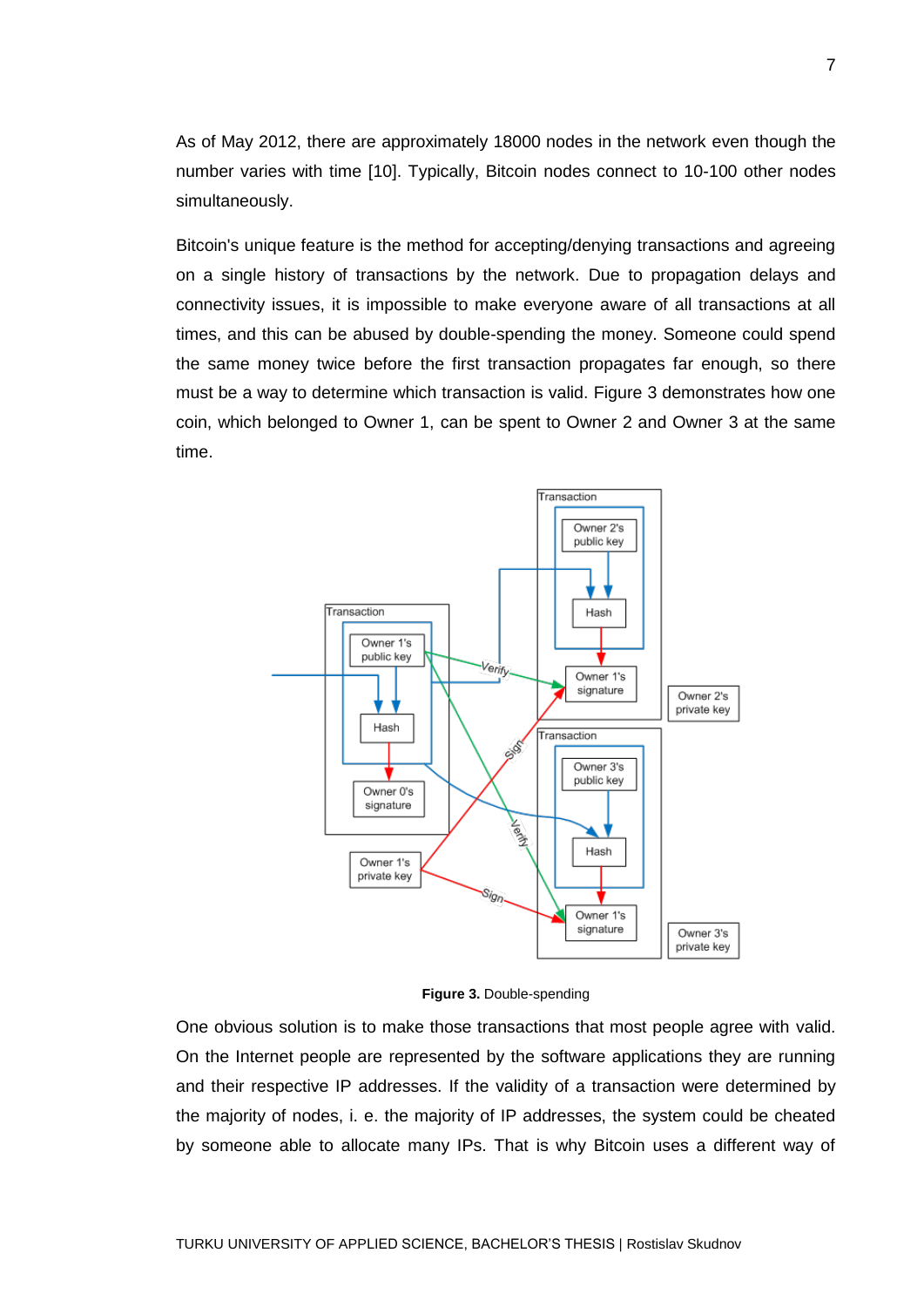determining transaction validity. This technology is called *proof-of-work* and was originally suggested in Adam Back's Hashcash [11] as a measure to prevent email spam.

We provide a brief explanation of the principle of *proof-of-work*. For many cryptographic hash functions, the number of attempts to find an input whose hash begins with a certain substring can be probabilistically estimated, since the most efficient way to search for such an input is to brute-force by trying consecutive inputs [11]. An input that produces a hash with a certain leading substring is also called "partial hash collision", and the process of finding suitable input is called *mining* [12]. For example, if we need a certain 32-bit long leading substring in the binary representation of the hash, the expected number of inputs that we need to try is  $2^{32}$ , which is more than 4 billion. In Bitcoin, finding partial hash collisions serves as a proof that a certain amount of computation has been performed, this is why it is called *proof-of-work*.

Proof-of-work is used in Bitcoin for two purposes: the first is that proof-of-work is a means of "voting" about transaction history, where the more work one performs, the more voting power one has. The second purpose is the creation of money. Wei Dai writes:

> Anyone can create money by broadcasting the solution to a previously unsolved computational problem. The only conditions are that it must be easy to determine how much computing effort it took to solve the problem and the solution must otherwise have no value, either practical or intellectual. [9]

Finding partial hash collisions exactly fits this definition: it is easy to determine how much computing effort it took to find a given collision, and the collision does not have any other value. In Bitcoin, when a partial hash collision is found, it serves as a "vote" for certain transactions to be included in the history and provides a reward for the miner (participant engaged in Bitcoin mining).

Another important concept of Bitcoin is that every proof-of-work is based on some previous proof-of-work. This is implemented by including the hash from the previous proof-of-work into the input of the current proof-of-work, thus forming a chain, as shown in Figure 4. Input data for computing proof-of-work is combined into *blocks*, and all blocks together form a *block chain*.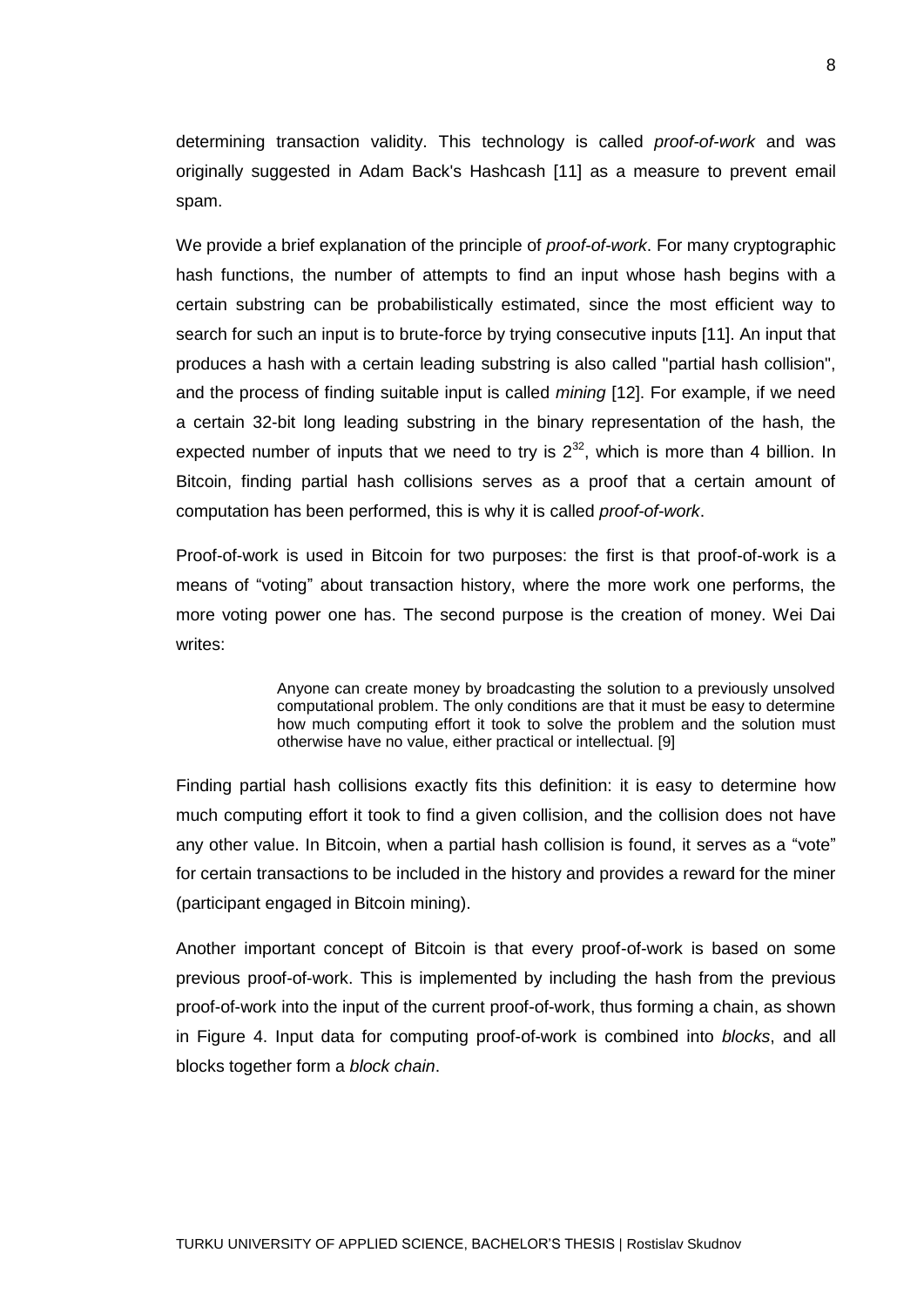

**Figure 4.** Chain of blocks [1]

As each block includes the hash of some previous block, we say that each block is built on top of some previous block and extends it. The "voting" happens when miners choose the block they wish to extend. Choosing a certain block implies agreement with all transactions in that block and all previous blocks relative to that block. If a group of miners works on a different block than others, the block chain may diverge, resulting in two or more competing sub-chains. The chain in which more computing power is invested will eventually become longer, and other Bitcoin nodes will prefer the longest sub-chain, discarding all other sub-chains [1]. As a result, the block chain includes only those transactions that the majority of processing power agrees with. In Figure 5, an example of chain divergence is shown, but the black chain is the longest and is preferred by Bitcoin nodes.



**Figure 5.** Block chain diverges, black chain wins

The *block chain* should not be confused with the coins themselves, which are chains of digital signatures. The block chain interconnects *blocks*, whereas chains of digital signatures interconnect *transactions*.

If a node follows the above rules, we consider it to be *honest*. An important condition which must be held for successful operation of Bitcoin network is that honest nodes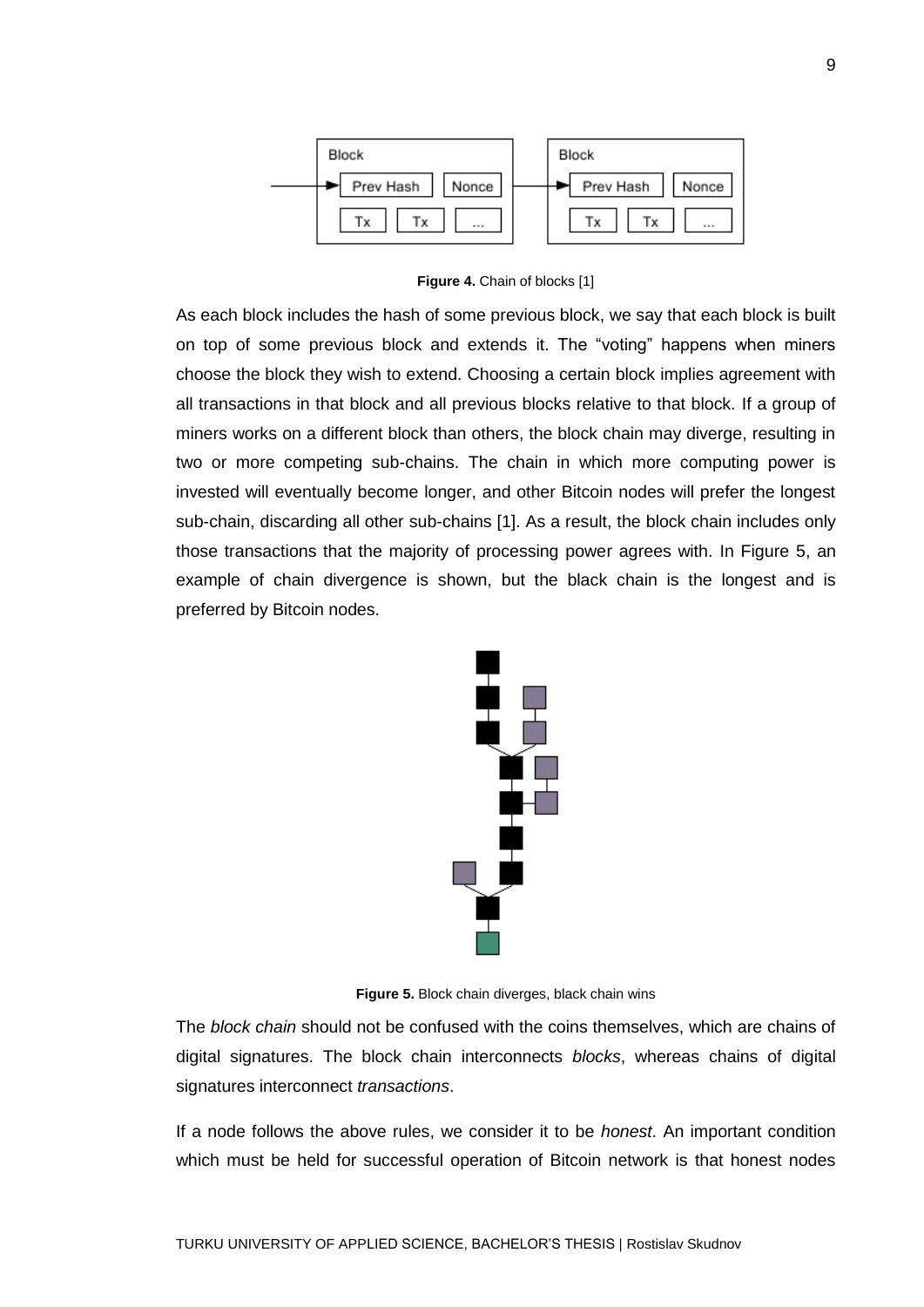altogether always have more processing power than any attacker, and no attacker (or cooperating group of attackers) is able outperform all honest nodes together. While this condition is held, an honest block chain will always be longer than any of the attackers' chains, and will be preferred by other Bitcoin nodes [1].

#### 3.3 Bitcoin implementation details

Though describing all implementation details of Bitcoin is beyond the scope of this thesis, some details should be examined to understand the features of Bitcoin clients.

Every block consists of a *block header* and the actual content, i. e. transactions. The block header contains the following information:

| <b>Field</b> | Version | Previous hash   Merkle root   Timestamp |    | <b>Bits</b> | <b>Nonce</b> |
|--------------|---------|-----------------------------------------|----|-------------|--------------|
| <b>Bytes</b> |         | າເ<br>ັ                                 | 32 |             |              |
| .            | .       | .                                       |    |             |              |

*Version* is the same in all blocks

*Previous hash* – hash of the previous block header

*Merkle root* – hash which verifies the integrity of transactions in the block. The procedure for calculating Merkle root is explained later in this chapter.

*Timestamp* – time when block was generated, as a UNIX timestamp (number of seconds passed since 01.01.1970 00:00:00 UTC)

*Bits* – compact representation of the *target*, which designates the difficulty required for proof-of-work (1)

*Nonce* – value to be changed when mining in order to find partial hash collision.

Instead of storing transactions themselves in the block header, only the *Merkle root* is put there, which is the root hash of the *Merkle tree* computed from all the transactions to be included in the block. *Merkle tree* is generated by the following procedure. First, hashes of transactions are calculated. Then, these hashes are put pair wise and hashed again, producing a new, smaller set of hashes. This step is repeated multiple times until only one hash remains. Finally, this hash, which is called *root hash*, or *Merkle root*, is put into the block header. The exact procedure for calculating the Merkle tree can be found in the source code of Bitcoin clients [13]. As a result, every block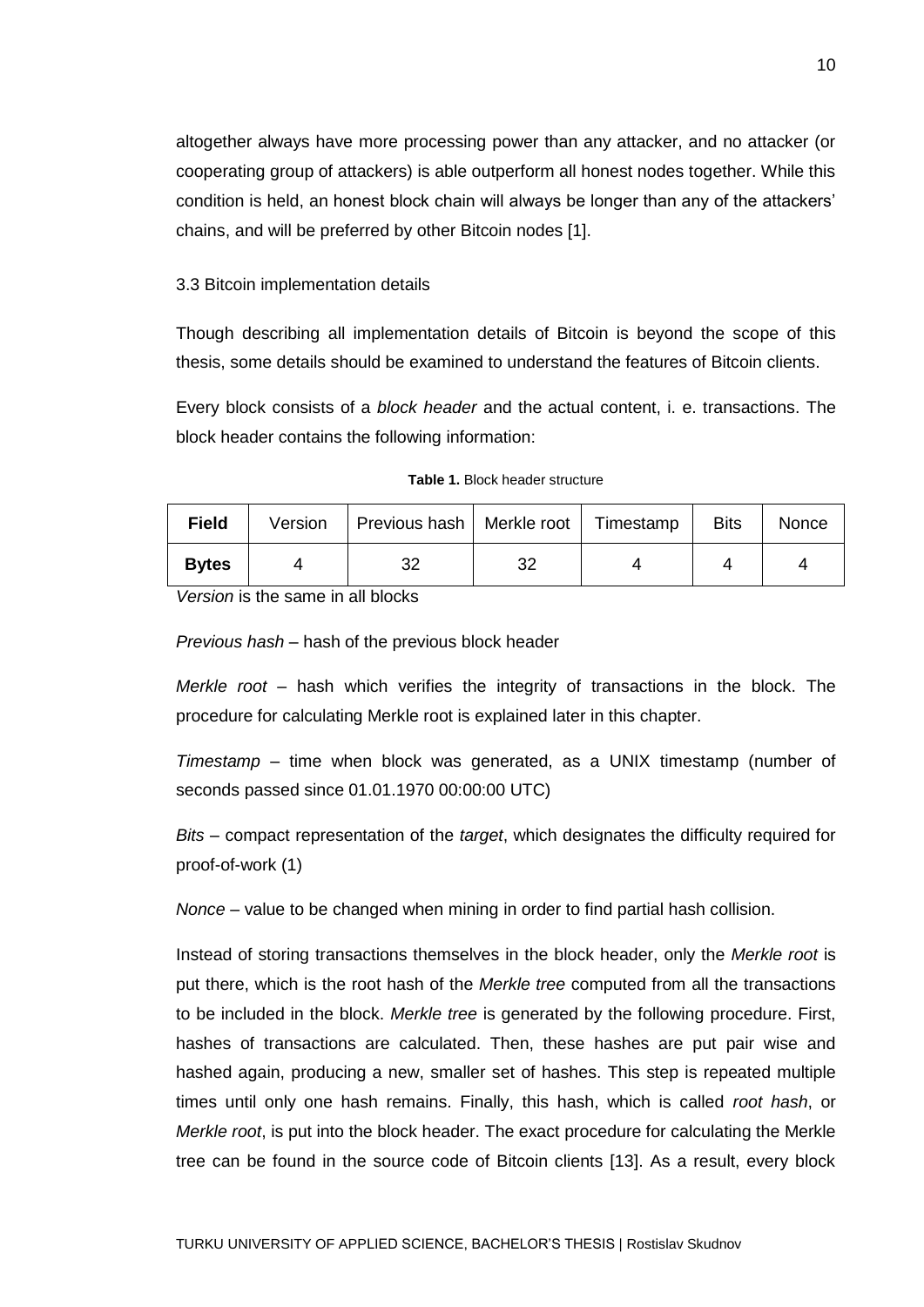header has a fixed size of 80 bytes, and a possibility exists to verify transactions without having the full *block chain*, but only the headers. This process, known as "Simplified Payment Verification", is explained later, in the discussion about "headersonly clients".

Figure 6 illustrates the structure of the actual block #183301 of the Bitcoin block chain. Only five transactions are shown for simplicity, though the actual number of transactions is 432. Tx1 to Tx5 are transactions, H1 to H5 are hashes of transactions, Hash12, Hash34, Hash55 and Hash1234 are hashes of previous hashes. The previous block hash starts with 13 zeros in hexadecimal representation, which means 52 zeros in binary representation. Finding this proof-of-work requires  $2^{52}$  attempts on average.



**Figure 6.** Block #183301 of the Bitcoin block chain

The transaction structure in Bitcoin is more sophisticated than that described in Section 3.1. Since it is impractical to transfer individual monetary units ("coins") separately, Bitcoin provides a way to split and merge "coins" in transactions. Each transaction has "inputs" and "outputs", where each output identifies the *address* of the receiver of coins and the amount received by him/her, and each input provides a reference to an earlier output that is being spent and a digital signature of the payer with the corresponding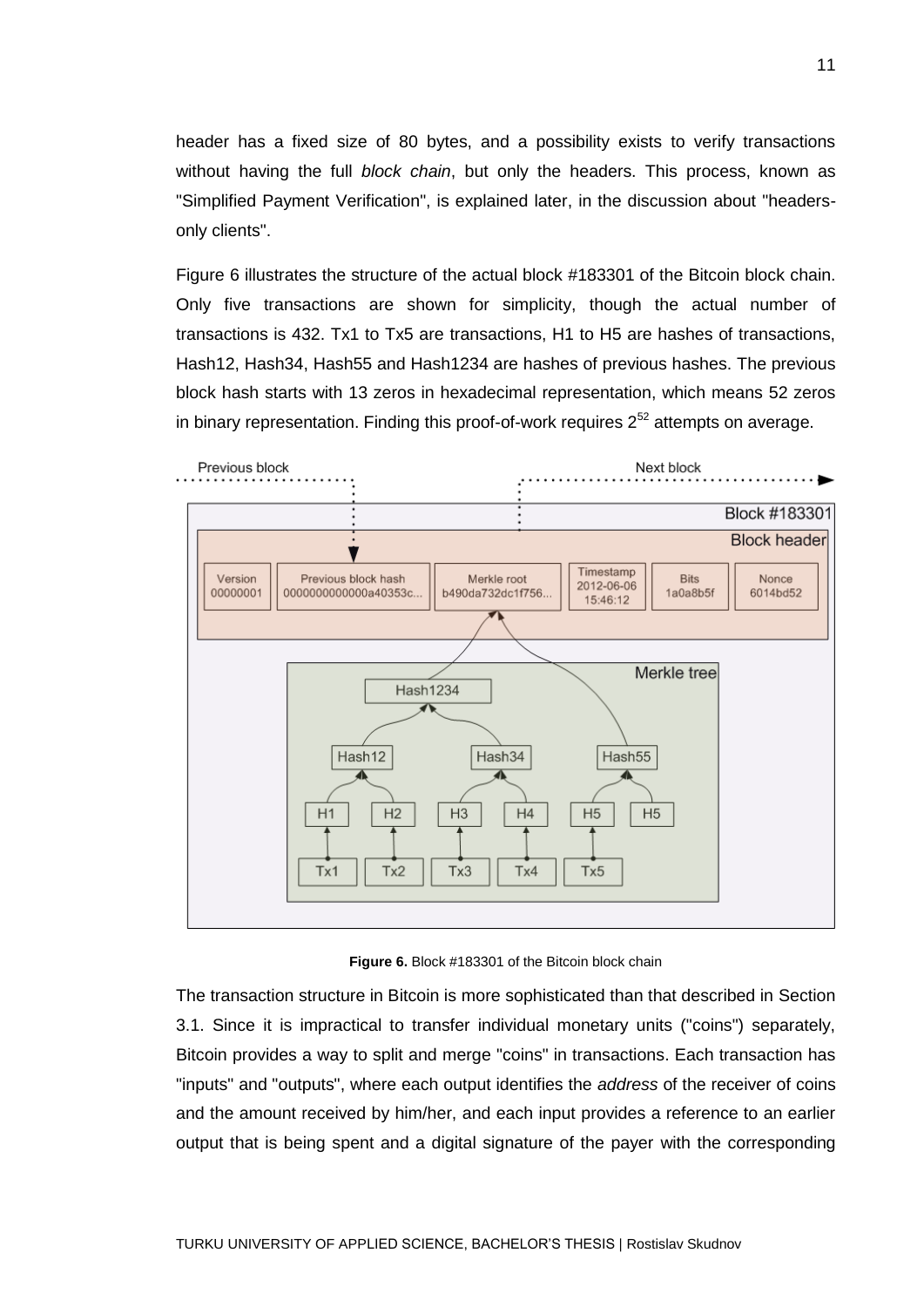public key. An *address* in Bitcoin is a hash of the address owner's public key. When verifying a transaction, the actual public key found in the *input* is hashed and compared to the *address* specified in the referenced earlier *output*. There are also "generation transactions", which give a reward to someone who finds a block, and these transactions have empty input. The digital signature algorithm used to sign transactions is ECDSA (Elliptic Curve Digital Signature Algorithm), which has several advantages over more widely used RSA/DSA: much smaller key size and faster computation while the security factor is the same [14].

## **4 Client types**

#### 4.1 Full clients

Full clients are the ones which implement the full Bitcoin protocol and hold a full copy of the *block chain*. This includes discovering and communicating with other nodes, sending and receiving transactions and blocks, saving all valid blocks locally, verifying all transactions received and broadcasting all legitimate transactions. In addition to those, full Bitcoin clients also provide services for the user. These services are: storing one's transaction history, private keys for the "wallet" and providing a Graphical User Interface (GUI), command-line interface or an Application Programming Interface (API) for viewing current balance, transaction history and initiating new transactions.

Some examples of full Bitcoin clients are: Original Bitcoin client [16], Armory [36], Libbitcoin [37].

We will look more closely at the operation of the Original Bitcoin client, also known as the Satoshi client. When Bitcoin was initially created, it was the only software that could be used for dealing with Bitcoin, hence the name. The Satoshi client keeps the *block chain*, nodes' addresses and the *wallet file* in the client's data folder. The wallet file contains the wallet owner's transaction history, address book and private keys, so it must be kept securely to prevent stealing of Bitcoins. Starting from version 0.4.0 the Satoshi client has wallet encryption feature, which is discussed further in Section 5.3. Since the early days of Bitcoin, and until version 0.3.22, the original client had *mining* capability [17], which was removed because specialized mining clients are much more efficient. Mining is further discussed in Section 4.5. Figure 7 shows the interface of the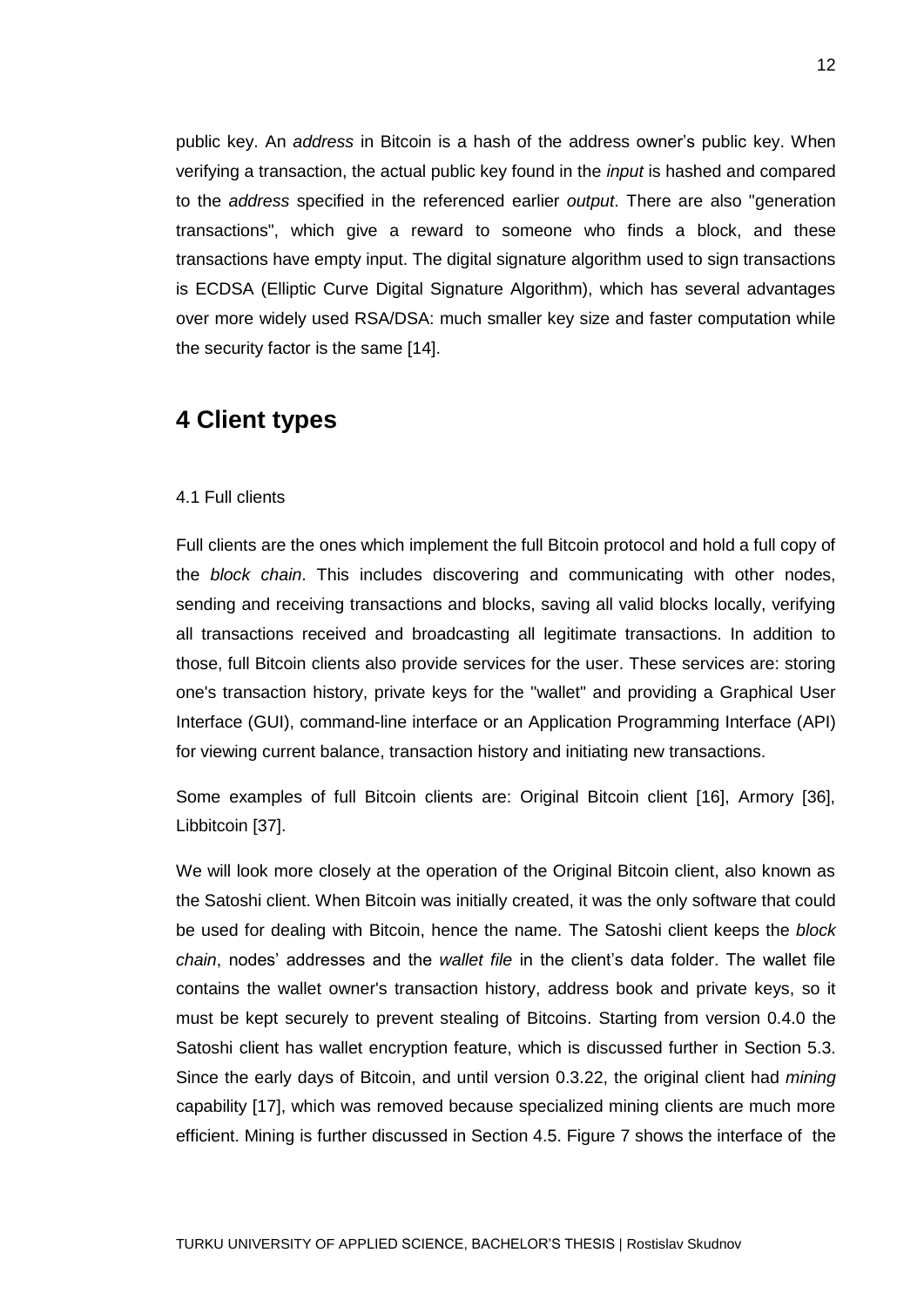Satoshi client. The overview screen has information about the current balance and most recent transactions. A transaction is said to be *unconfirmed* if it was sent but not included in a block yet.

| <b>Bitcoin Wallet</b><br>$(\underline{\ }$                                                                          |                             | $\circledcirc$ $\circledcirc$ |
|---------------------------------------------------------------------------------------------------------------------|-----------------------------|-------------------------------|
| File Settings Help<br><b>Overview C</b> Send coins <b>C</b> Receive coins <b>E</b> Transactions Address Book Export |                             |                               |
| <b>Wallet</b>                                                                                                       | <b>Recent transactions</b>  |                               |
| Balance: 43.942 BTC                                                                                                 | 112 23:58                   | $[+0.921]$ $+$ BTC]           |
| Unconfirmed: 0.921 BTC                                                                                              | Mariji (1 MJII)             |                               |
| Number of transactions: 85                                                                                          | 1202:26                     | $-6.257$ BTC                  |
|                                                                                                                     | $(1)$ ENT $\mathbb{Z}$      |                               |
|                                                                                                                     | 112 02:23                   | +3.568 H + BTC                |
|                                                                                                                     | <b>Controlled (1 MJIII)</b> | $\frac{1}{2}$                 |
|                                                                                                                     |                             |                               |
|                                                                                                                     |                             |                               |
|                                                                                                                     |                             |                               |
|                                                                                                                     |                             |                               |
|                                                                                                                     |                             |                               |
|                                                                                                                     |                             |                               |
|                                                                                                                     |                             |                               |
|                                                                                                                     |                             |                               |
|                                                                                                                     |                             |                               |
|                                                                                                                     |                             | $\blacksquare$<br>h           |

Figure 7. Unconfirmed transaction in original Bitcoin client, version 0.5.0

Using a full Bitcoin client has some drawbacks. One of them is excessive network and file system usage: a full client has to have a full copy of the *block chain* locally, which occupies 2 gigabytes as of May 2012 and which will only grow in the future. Full clients have to be aware of all transactions, so they receive and send transactions and blocks all the time and consume network bandwidth. On the other hand, operating a full client makes the Bitcoin network stronger and more difficult to attack.

#### 4.2 Headers-only clients

For some users it may be difficult to store block chain data on their devices, for example, on mobile phones. Fortunately for such users, there are *headers-only clients* which don't require that much storage space. BitcoinJ software library [18] and clients based on it (e. g. Multibit [38]) do not download and store the full block chain but only the block headers, which occupy only 14 megabytes as of May 2012 and could be kept in memory even on mobile devices [18]. BitcoinJ downloads full blocks only sometimes,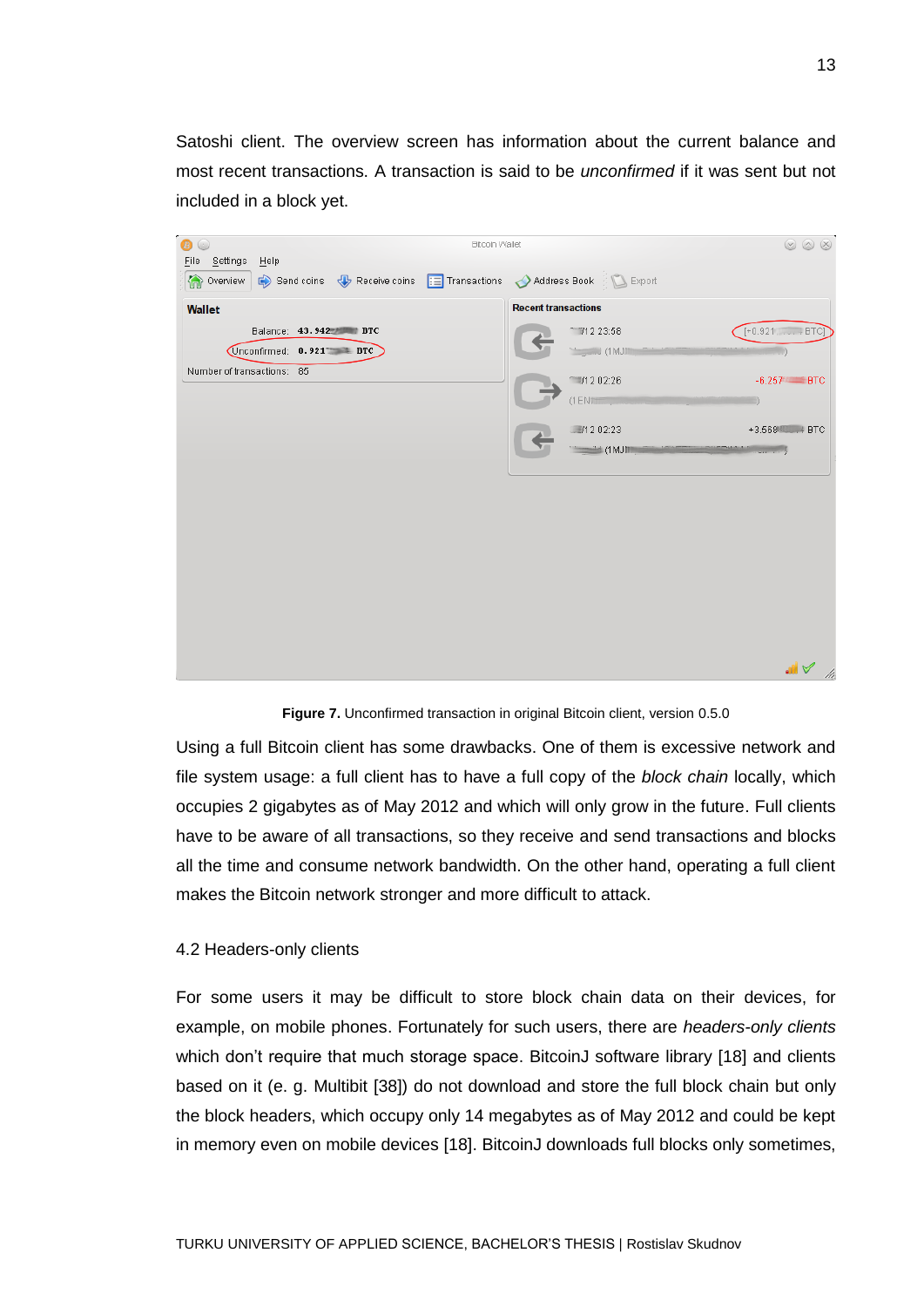when it expects incoming transactions and when it searches the block chain for keys that are in the wallet. Even though headers-only clients are not able to verify transactions against the full block chain, they are not less secure than full clients if some of these precautions are taken:

- Waiting for multiple blocks (usually 6) before considering the payment complete
- Receiving a copy of the transaction in question from a node trusted to be running a full Bitcoin client
- Receiving the transaction in question from multiple nodes [19]

BitcoinJ author Mike Hearn suggests a procedure for proving inclusion of a transaction in a block without having to download the whole block, but only the transaction itself and the corresponding Merkle branch [19]. Having this information is enough to verify that the transaction was included in a particular block. This procedure is known as Simplified Payment Verification and was also described in the original Bitcoin paper [1]. Using this procedure can save a lot of bandwidth and provide even greater security, but unfortunately, it has not been implemented in either BitcoinJ or any of the full clients.

#### 4.3 Signing-only clients

The name of *signing-only* clients means that they only sign transactions, but do not deal with block chain or even block headers. Instead, these clients request data about certain transactions from the server. If a transaction happens in the Bitcoin network that involves one of the connected clients' wallets, the server may also push such information to a particular client that is interested in it. Signing-only clients send out only their own transactions. Consequently, the overhead of running such a client is much lower than that of full or headers-only clients, as the file system is used only for our own keys and transactions, and we only send and receive transactions that concern us.

Signing-only clients do not require much storage, network bandwidth and computing power, and therefore can be implemented in various ways: as a desktop application (Electrum [20]), mobile application (BitcoinSpinner [21]) or as a Web application (BlockChain.info [22]). In Web-based signing-only clients, cryptographic features are implemented in JavaScript and are executed in the Web browser, so the private keys of the wallet are never sent to servers unencrypted.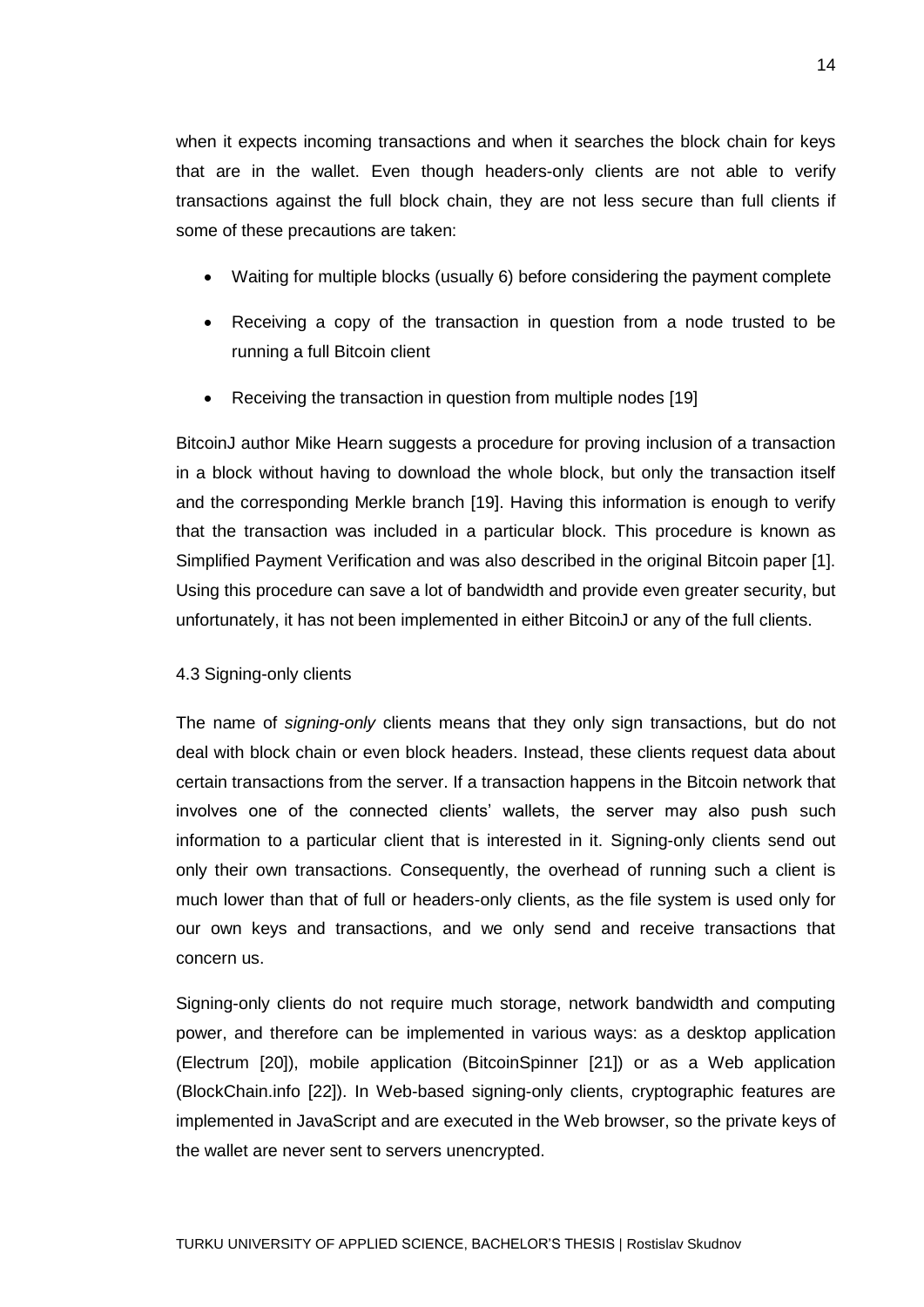A certain level of trust is required in the server we are connecting to, because the server will know all our transaction history, and it is possible for the server operators to send us false transactions and trick us into thinking that we have more or less money than we actually do. This kind of attack is not dangerous and is not profitable for the server operators, because it is not possible for them to trick us into signing transactions against our will. In addition, this attack can be mitigated by connecting to multiple servers or to our own server, which can be set up with open-source software [20, 23].

Figure 8 demonstrates the process of sending Bitcoins with the Electrum client. The only required information is the "Pay to" (payee's Bitcoin address) and the "Amount". The transaction fee is calculated automatically.

| $\odot$                            | Electrum 0.53 - /home/slava/.electrum/electrum.dat |               | $\circ$<br>$(\mathsf{x})$ |
|------------------------------------|----------------------------------------------------|---------------|---------------------------|
| History                            | Send Receive Contacts Wall                         |               |                           |
| $\overline{\phantom{a}}$<br>Pay to | 1P9BV3vi4szCCKwqaTKVMDdeM119wJ56qY                 |               |                           |
| Description                        | klava.org donation                                 |               |                           |
| Amount                             | 0.2                                                |               |                           |
| Fee                                | 0.001                                              |               |                           |
|                                    | Clear<br>Send                                      |               |                           |
|                                    |                                                    |               |                           |
|                                    |                                                    |               |                           |
|                                    |                                                    |               |                           |
|                                    |                                                    |               |                           |
|                                    |                                                    |               |                           |
|                                    |                                                    |               |                           |
|                                    |                                                    |               |                           |
| Balance:                           | ‰<br>0.9498                                        | $\mathcal{S}$ | /h                        |

**Figure 8.** Transaction creation in the Electrum client

#### 4.4 Thin clients

Thin Bitcoin clients (also called *eWallets* or browser-based wallets) are the ones which do not hold private keys and do not sign transactions themselves. Instead, they send commands to a remote server to perform these operations. The remote server acts in a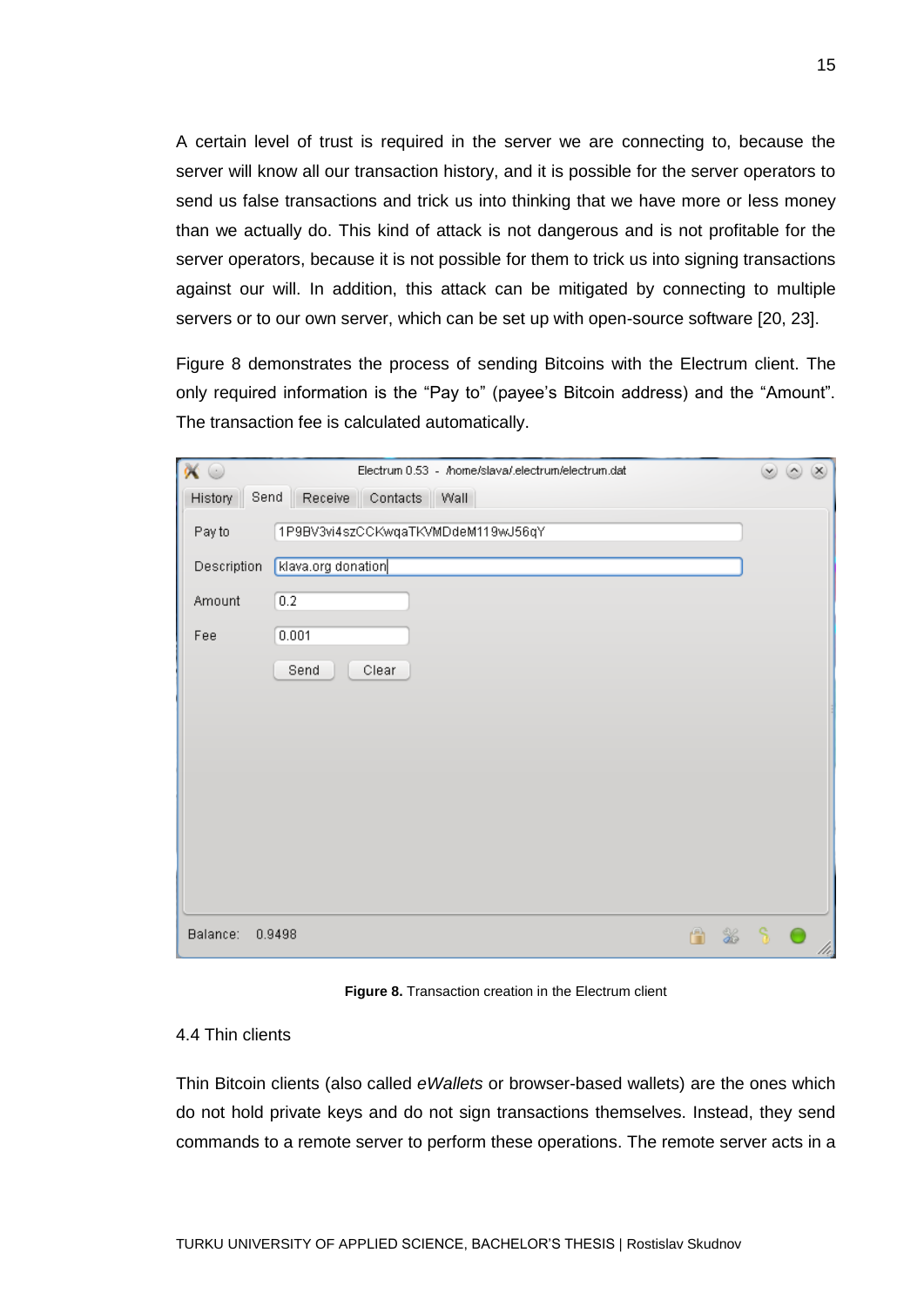similar way to a bank, providing financial services to customers. The most important advantage of thin clients over other types of clients is that the user does not have to worry about backing up private keys and keeping them safe at the same time, as these operations are performed on server-side on behalf of thin clients. Another benefit is that thin clients are the easiest to set up: one only needs to visit a Web page of the eWallet and set up an account in one minute.

Some examples of thin Bitcoin clients are: MyBitcoin [24], Instawallet [25], MtGox wallet [26].

Instawallet does not even require registration: when visiting the page for the first time, a new account is created automatically [25]. Figure 9 is a screenshot of Instawallet's transaction creation dialogue, which is very simple and straightforward.



#### **Figure 9.** Transaction creation in the Instawallet client

The high usability of thin Bitcoin clients does not come without a price. Ultimate trust is required in the eWallet provider, since it not only knows the users' transaction history, but also has control over the users' money. There is no obvious way to ensure that the provider has the amount shown as the balance is backed by actual Bitcoins stored in reserve. Finally, the provider can become a victim of loss or theft of Bitcoins, or of a malicious takeover, which can result in a loss of customers' funds.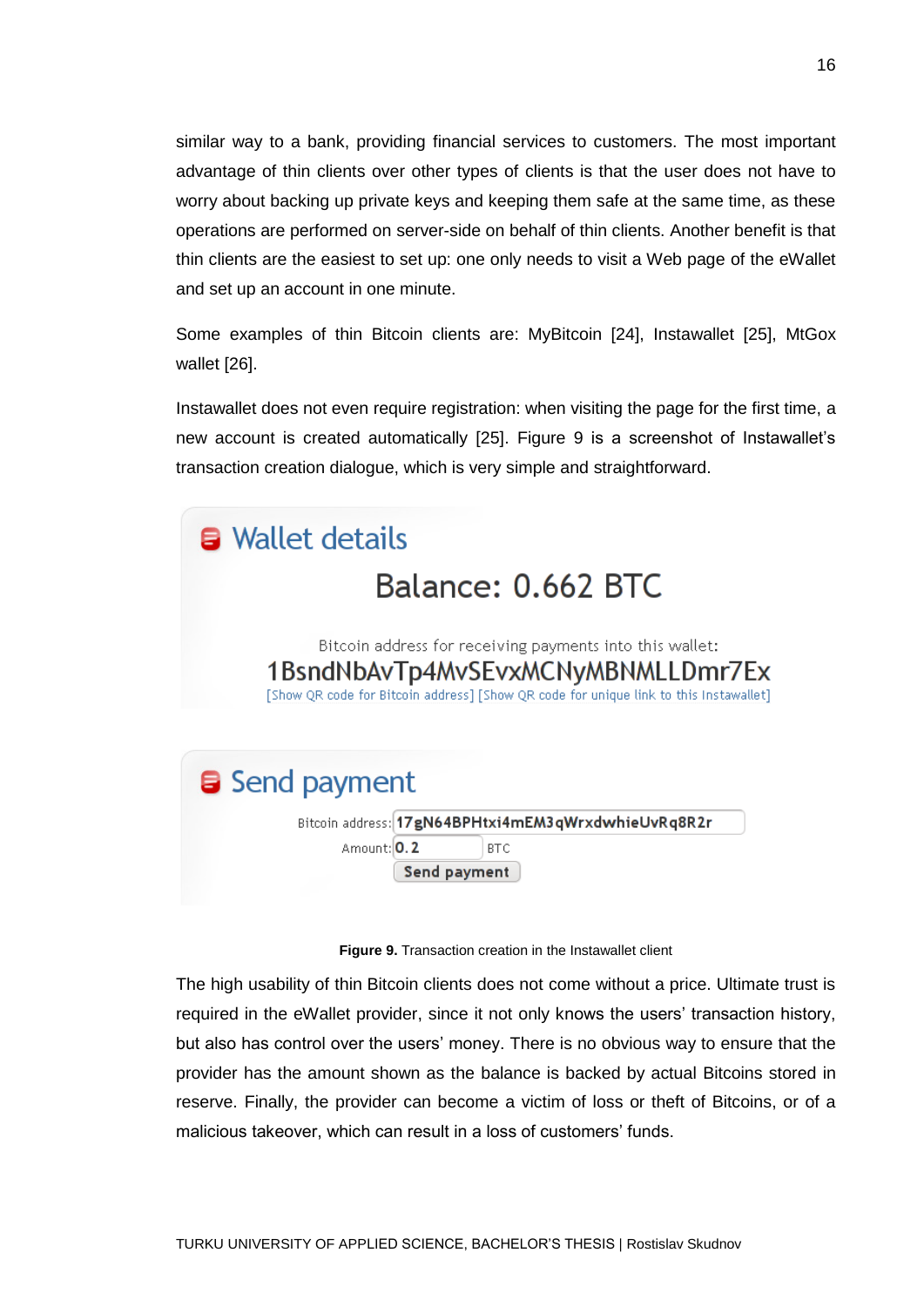On July 29, 2011 MyBitcoin, the most popular eWallet provider at the time became inaccessible. After a week, it was announced that MyBitcoin was hacked and a half of the customers' funds were stolen by unknown persons [24]. This unfortunate event proves that one needs to choose wallet providers carefully or, preferably, not use thin clients at all.

In my opinion, thin Bitcoin clients do not have any advantage over existing banking infrastructure, where money is managed by trusted third parties. The main idea of Bitcoin is not to rely on them, but thin clients turn this idea down.

#### 4.5 Mining clients

Bitcoin mining clients, or simply *miners*, are specialized clients that are not used to send or receive Bitcoins; their only usage is *mining*. Initially, the only mining client was the original Bitcoin client, which implemented mining on CPU. As more people started to know about Bitcoin and became involved in mining, at the end of 2010 the difficulty of finding blocks rose to such levels that it would take 1 year on average to generate a block and get the 50 bitcoins reward if mining is done on a single computer with the original client [28]. This was due to the fact that specialized mining clients were created to perform mining on graphics card's GPU, and these clients turned out to be 100 times more efficient than the original Bitcoin client, which still used CPU mining [27]. As a result, the built-in mining capability of the original client became obsolete and was removed in June 2011 [17]. GPU still remains to be the most popular mining hardware [27], and it can be used not only for mining, but also for playing games and using other software applications that require a lot of computational resources.

Some examples of Bitcoin mining clients that implement GPU mining are: Phoenix [39], CGMiner [40].

Even with a GPU, it took a few days on average to generate a block and get a reward. If someone was unlucky, he would not get a reward for weeks, because the rewards were too volatile. On 27<sup>th</sup> of November, 2010 forum member Slush suggested *pooled mining* (initially it was called *cooperative mining*) to combine the power of multiple miners to work on the same block [28]. Instead of getting a large reward once in a long time, miners started to get smaller rewards more frequently. Pooled mining became very popular and now accounts for more than a half of all Bitcoin mining [29].

Table 2 summarizes all client types and their features.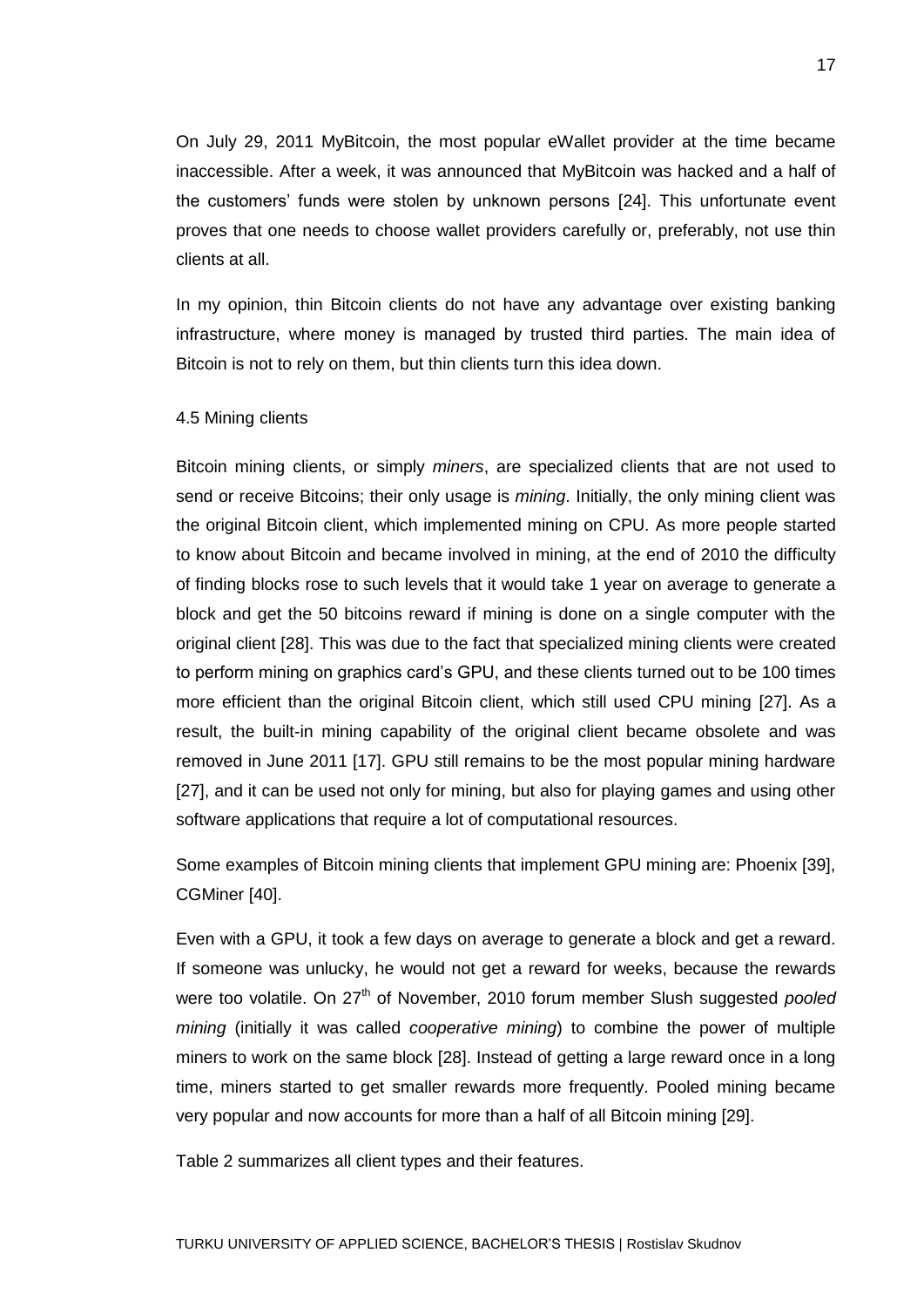|                          | <b>Block chain</b> | <b>Block</b><br>headers | <b>Transaction</b><br>signing | Mining |
|--------------------------|--------------------|-------------------------|-------------------------------|--------|
| <b>Full clients</b>      |                    |                         |                               |        |
| Headers-<br>only clients |                    |                         |                               |        |
| Signing-only<br>clients  | X                  |                         |                               |        |
| Thin clients             |                    |                         |                               |        |
| <b>Mining</b><br>clients |                    |                         |                               |        |

**Table 2.** Bitcoin client types and their features

## **5 Additional features**

#### 5.1 Deterministic wallets

Some Bitcoin clients, including the Satoshi client and Multibit, generate cryptographic keys randomly. After initialization, the Satoshi client generates the wallet file with 100 keypairs in it [30], which correspond to 100 Bitcoin addresses. Since it is encouraged to use a different address for every payment, 100 addresses will be used up quickly. If that happens, the Satoshi client generates new keys when necessary. This way of operation makes backing up the wallet difficult: to ensure that all keys are safe, we need to do the backup after every transaction. If such backup is not done, a loss of the original wallet will result in a loss of Bitcoins belonging to the newly-generated address. The Satoshi client does not have any built-in backup functionality, and implementing frequent and secure backups is not an easy task for those not involved in IT. Fortunately, deterministic wallets provide a solution to this problem.

Some of the Bitcoin clients, for example, Electrum and Armory, generate keypairs and, consequently, addresses deterministically. Deterministic generation means that any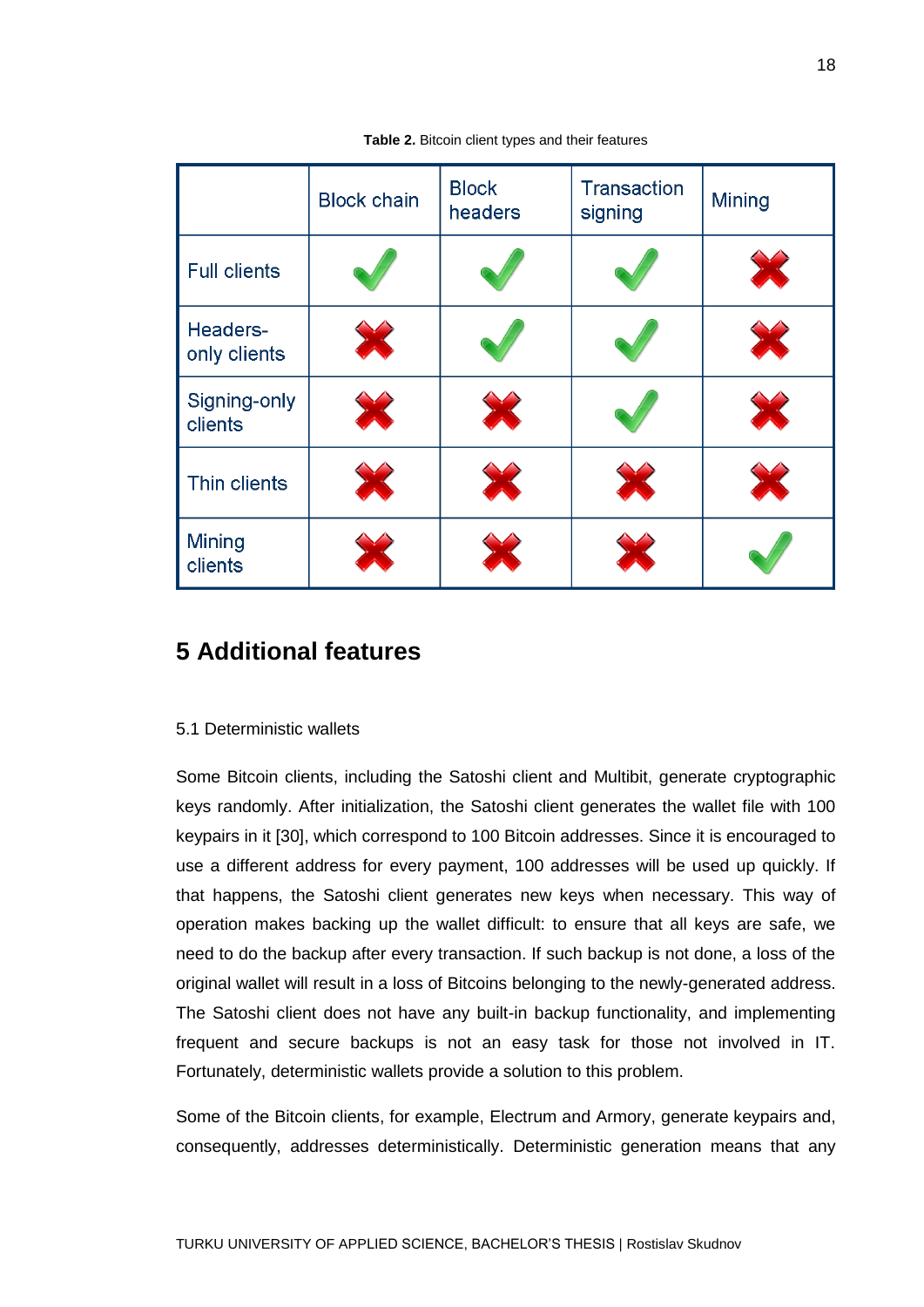number of cryptographic keys is generated from a relatively small *seed*. A known deterministic algorithm produces a keypair from two arguments: seed and a sequence number. If the same seed and number are later supplied to that algorithm, it will always produce the same keypair [31]. As a result, when using a client with a deterministic wallet, we only need to backup the seed, and it has to be done only once. If we have to restore the wallet later, we will supply the seed to the client, and the client will restore all keys from the seed and the history of transactions from the block chain [20].

#### 5.2 Brainwallet

The concept of *brainwallet* is closely related to deterministic wallets. At the current level of computing technology, randomly-generated numbers of 128 bits "can guarantee uniqueness across space and time" [32]. After generating a random number of 128 bits we can be sure that no one else in the universe is able to generate the same number independently. This number can be used as a seed for a deterministic wallet. At the same time, we can also convert this number to a human-readable form and memorize it. 128 bits can be represented as 128 zeros and ones, or as 32 hexadecimal characters, or as 24 characters in Base64 encoding [33]. However, the most efficient way of memorizing a random number is to convert it to a *mnemonic code*. We choose a list of common English words and agree that each word represents a certain sequence of bits. By using this method, a 128 bit number can be represented by 12 English words, which are easy to memorize. Figure 10 shows an example seed and the corresponding mnemonic code in Electrum client.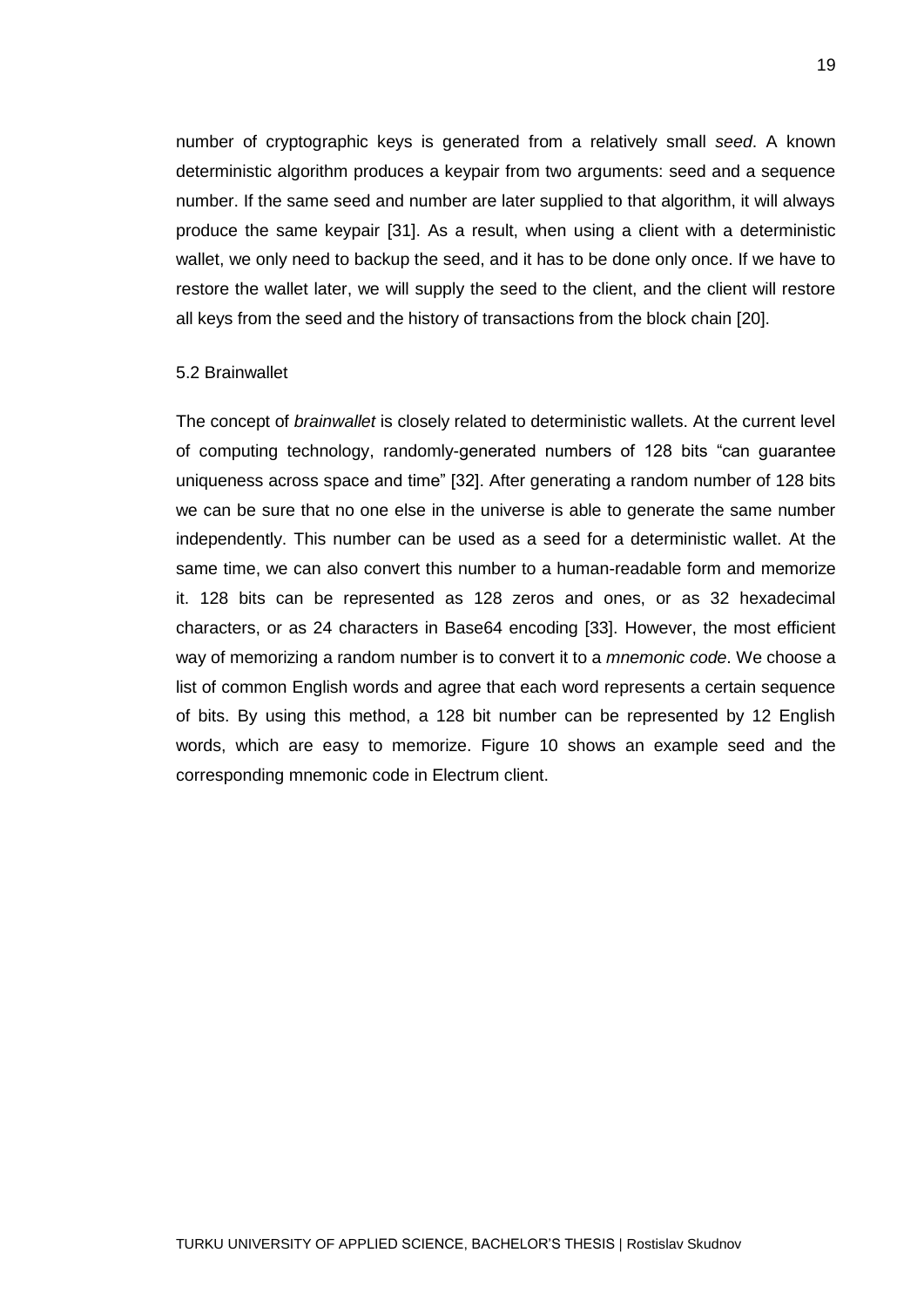| Seed<br>$\mathbf{P}$<br>$\vee$                                                                                                                                                                                                                                                                                   |
|------------------------------------------------------------------------------------------------------------------------------------------------------------------------------------------------------------------------------------------------------------------------------------------------------------------|
| Your wallet generation seed is:<br>a6d7cb3065802c<br>J4dd<br>Please keep it in a safe place; if you lose it, you will not be able to restore your wallet.<br>Equivalently, your wallet seed can be stored and recovered with the following mnemonic code:<br>"approach poor first hang float $\equiv$<br>⊩anqer" |
| Copy to Clipboard<br>View as QR Code<br>ΟK                                                                                                                                                                                                                                                                       |

**Figure 10.** Seed and mnemonic code in Electrum

Someone may put some money to a deterministic wallet, remember the seed and remove the original wallet from the hard drive. After these actions have been performed, it is not possible to recover the keys and the money in any way other than to generate the keys from the seed. As the seed does not exist on any physical media, the information on how to access the money is now in the person's mind (brain) and nowhere else. This is why this wallet becomes a *brainwallet*.

#### 5.3 Wallet encryption

The threat of malicious software is very prominent nowadays, and any computer can be compromised by viruses, Trojan horses and other types of malware. After Bitcoin became more valuable, cybercriminals created malware that steals the *wallet.dat* file, which holds the private keys for the Satoshi client [34]. Possession of this file enables the attacker to steal all Bitcoins from the addresses in the wallet. If the wallet file is backed up to some location which later becomes accessible by an attacker, it is also possible for him to steal the money.

To mitigate these threats, original Bitcoin client developers introduced wallet encryption in version 0.4.0 [35]. Other clients implemented a similar feature. Users may choose a passphrase, which encrypts the private keys in the wallet, and unencrypted private keys are never written to disk. Figure 11 shows the interface for setting a passphrase in the Satoshi client. If an attacker gains access to an encrypted wallet, it is not possible for them to steal any money from it, assuming the passphrase is not compromised. On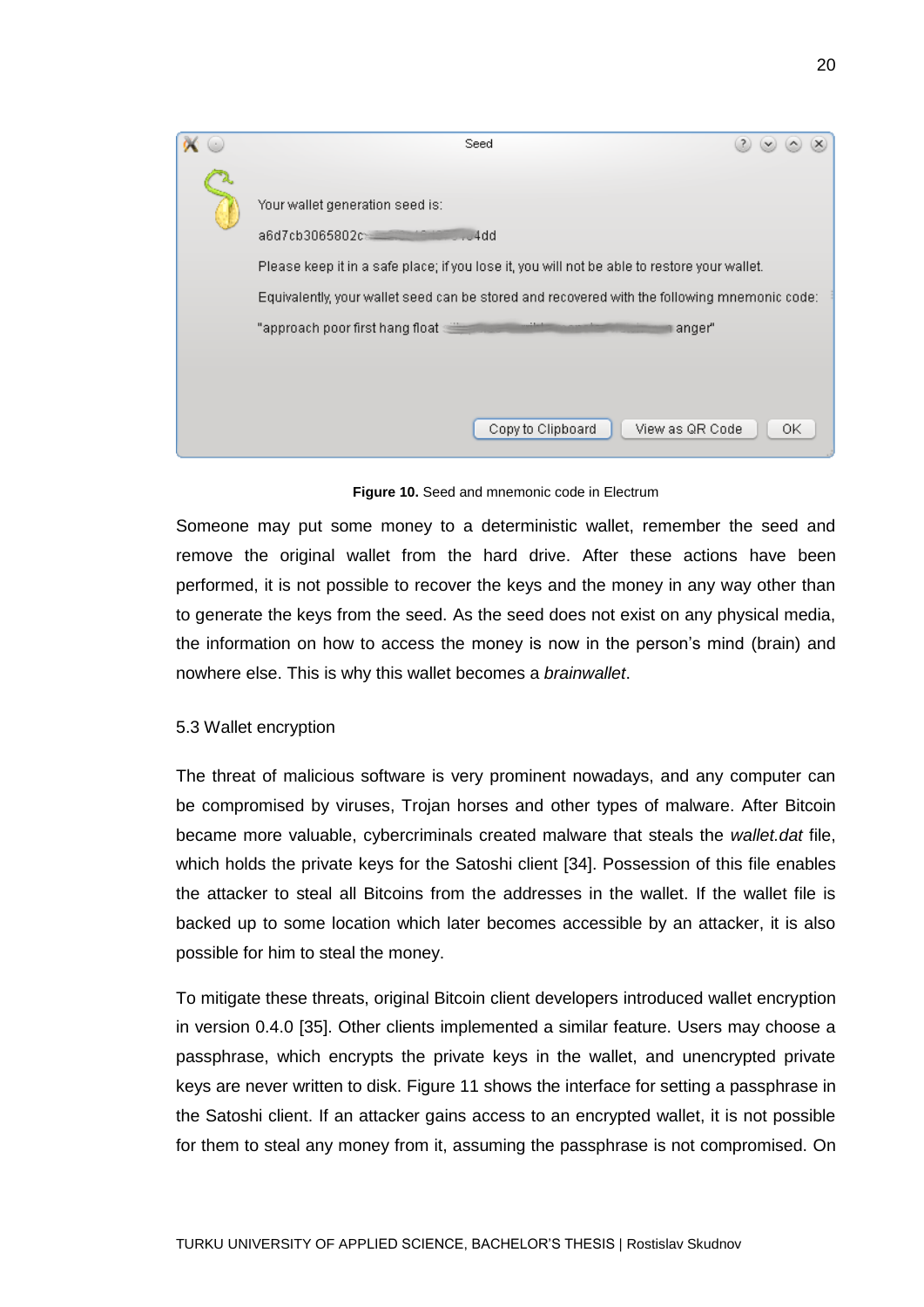the other hand, it is still possible for malware to steal the money, if the malware runs on the same computer and under the same privileges as the Bitcoin client itself.

|                                         | Encrypt wallet                                                                   | $(\times)$ |
|-----------------------------------------|----------------------------------------------------------------------------------|------------|
| Enter the new passphrase to the wallet. | Please use a passphrase of 10 or more random characters, or eight or more words. |            |
| New passphrase                          |                                                                                  |            |
| Repeat new passphrase                   | <b>************</b>                                                              |            |
|                                         | ОK                                                                               | Cancel     |

Figure 11. Setting a passphrase in the Satoshi client

#### 5.4 Watch-only wallets

For merchants, both online and offline, who accept payments from the public, it may be dangerous to keep the wallet with the private keys on a computer that is exposed to the public, such as an Internet server or a computer in a shop. Such computers can become targets of cybercriminals and, if they succeed in infecting these computers with malware, the merchants may have their funds stolen. Publicly exposed computers are more vulnerable to malware infestations than other machines which are not publicly known. Fortunately for merchants, the Bitcoin protocol provides a possibility to accept and track payments without having access to private keys.

The Armory client [36], the Electrum client [31] and some Web-based services such as BitcoinMonitor [41] provide *watch-only wallets*. These wallets have neither private keys nor any information, such as a seed, on how to obtain them. Instead, watch-only wallets have only the public keys and the corresponding Bitcoin addresses. This information is enough to watch the block chain for transactions involving given addresses, but not enough to initiate transactions with them. Consequently, if an attacker gains access to a computer running a watch-only wallet, they will not be able to steal any money. The only useful information an attacker will learn is that certain addresses belong to the same person.

Watch-only wallets can be either randomly-generated or deterministic. The implementation of randomly-generated watch-only wallets is relatively straightforward: the block chain is watched for given addresses. The drawback here is that we need to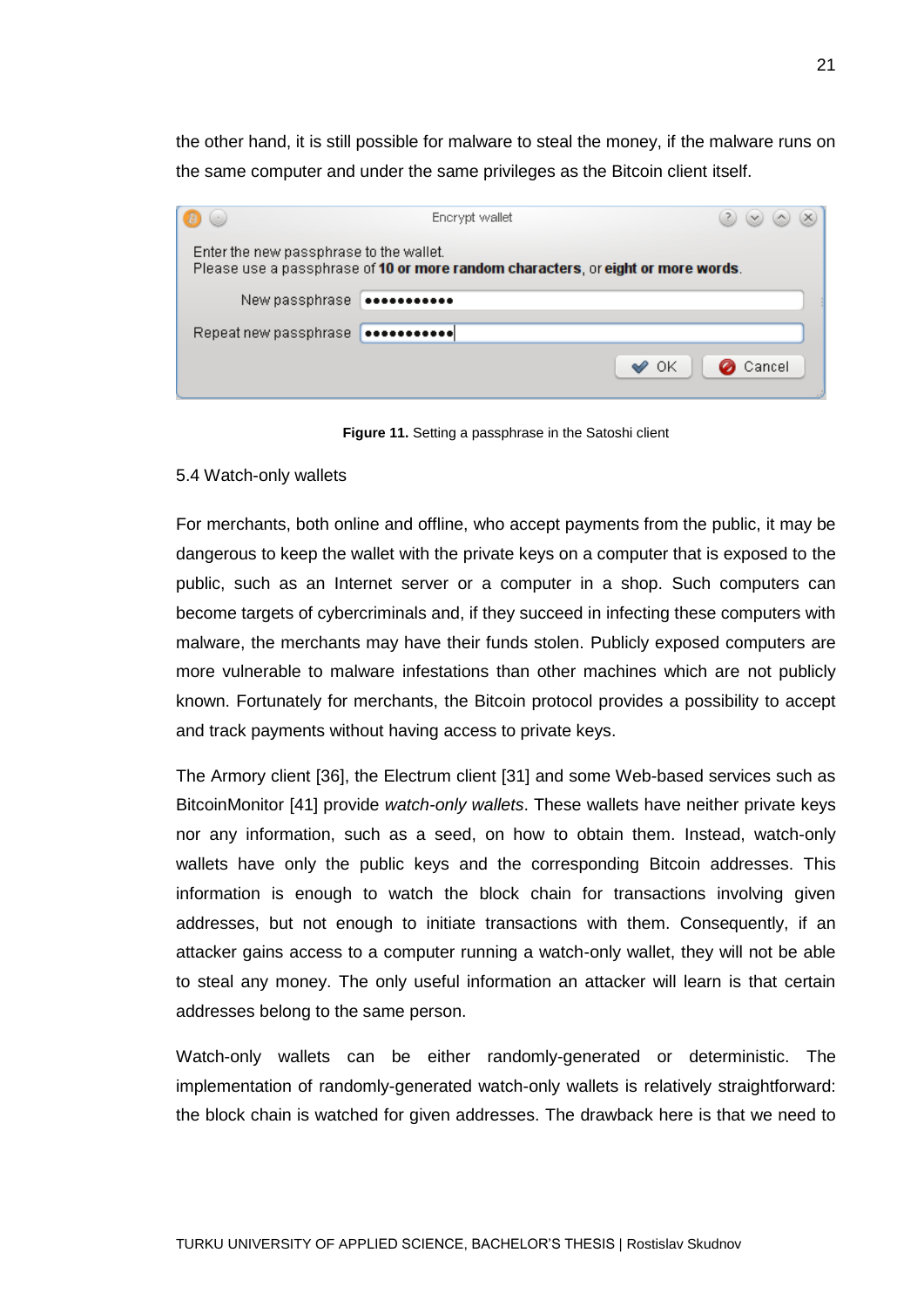either store a large reserve of public keys or send new public keys when they are needed.

The digital signature algorithm used in Bitcoin, the Elliptic Curve Digital Signature Algorithm, provides a possibility to generate an infinite number of public keys deterministically from a *master public key*, which in turn is derived from the seed [42]. Merchants can use the following procedure. First, a seed is generated and stored on a private, secure computer. A master public key is derived from the seed and copied to the public-facing computer. The Bitcoin client on the public-facing computer uses the master public key to generate new addresses when they are needed. After an address is given to a customer for making a payment, the block chain is watched for transactions involving this address. If the public-facing computer is compromised, no money will be stolen because no private keys can be derived from the master public key [42].

#### 5.5 Paper backups

There may be reasons to make a backup copy of a Bitcoin wallet not on digital media, but on plain paper instead. Some Bitcoin users prefer to keep their long-term savings on paper to ensure greater security. If the Bitcoin client uses a deterministic wallet, the seed can be printed on paper and put into a safe place. The Armory client [36] is the only one that has paper backup functionality built-in. Figure 12 shows an example paper backup made with the Armory client. The QR code is provided for convenience to avoid having to type letters manually when restoring the wallet from a backup. The Electrum client doesn't have a built-in printing feature, but its wallet could also be easily backed up on paper by printing the seed manually.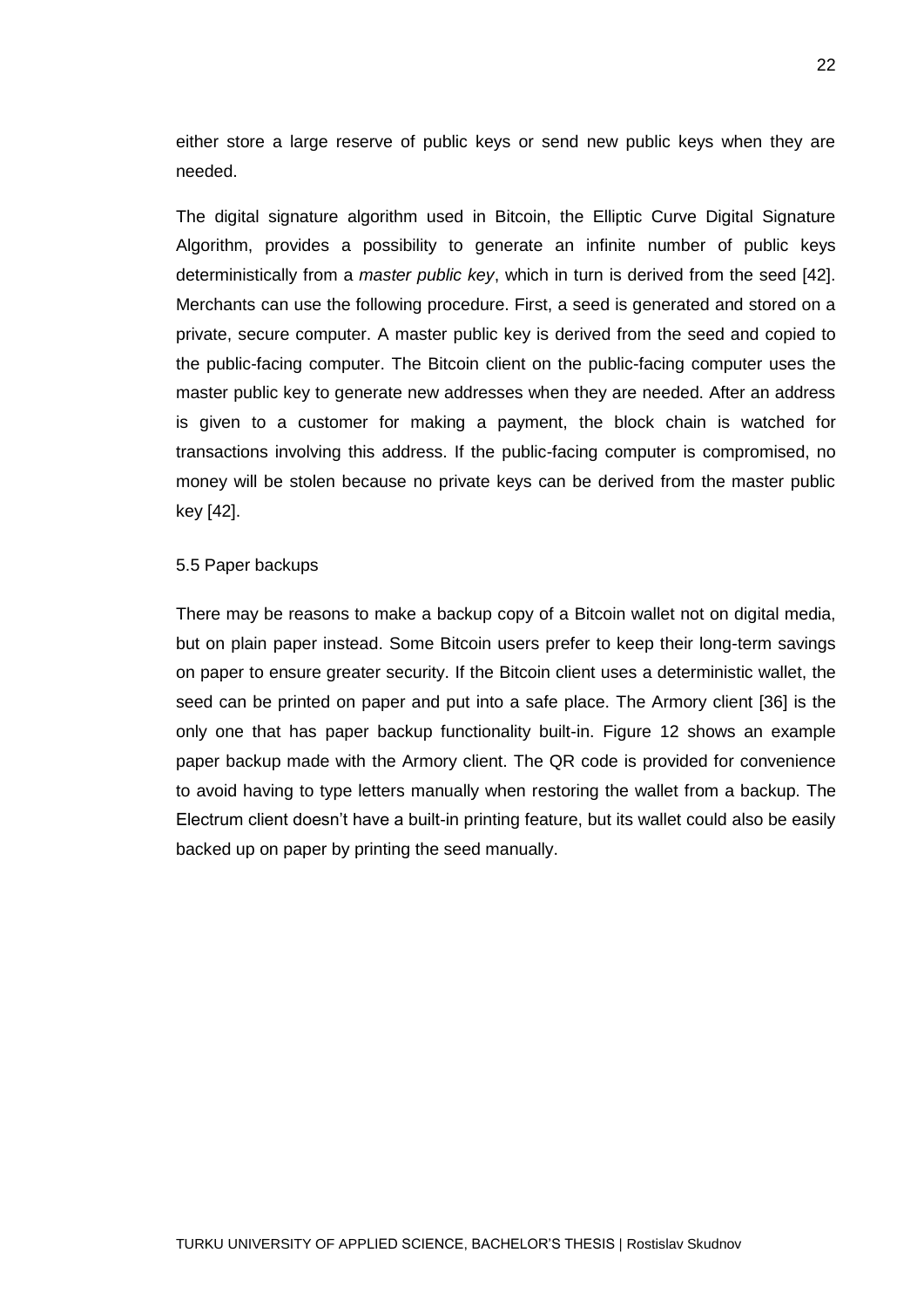

**Figure 12.** Paper backup preview in the Armory Bitcoin client

Backing up wallets with randomly-generated keys is more complicated. Such wallets may have hundreds of keypairs which would occupy multiple pages. Restoring from such a backup would be a long and tedious process. One of the solutions to backing up non-deterministic wallets is to transfer the money to be backed up to one address and print out the corresponding private key. Another approach is to transfer the money to a deterministic wallet and perform the backup as described earlier.

#### 5.6 QR codes

There are other uses of papers with QR codes in Bitcoin than backups. Papers with printed QR codes of Bitcoin addresses can be used to accept payments. A poster with a Bitcoin address and some text encouraging donations can be put on a wall in a public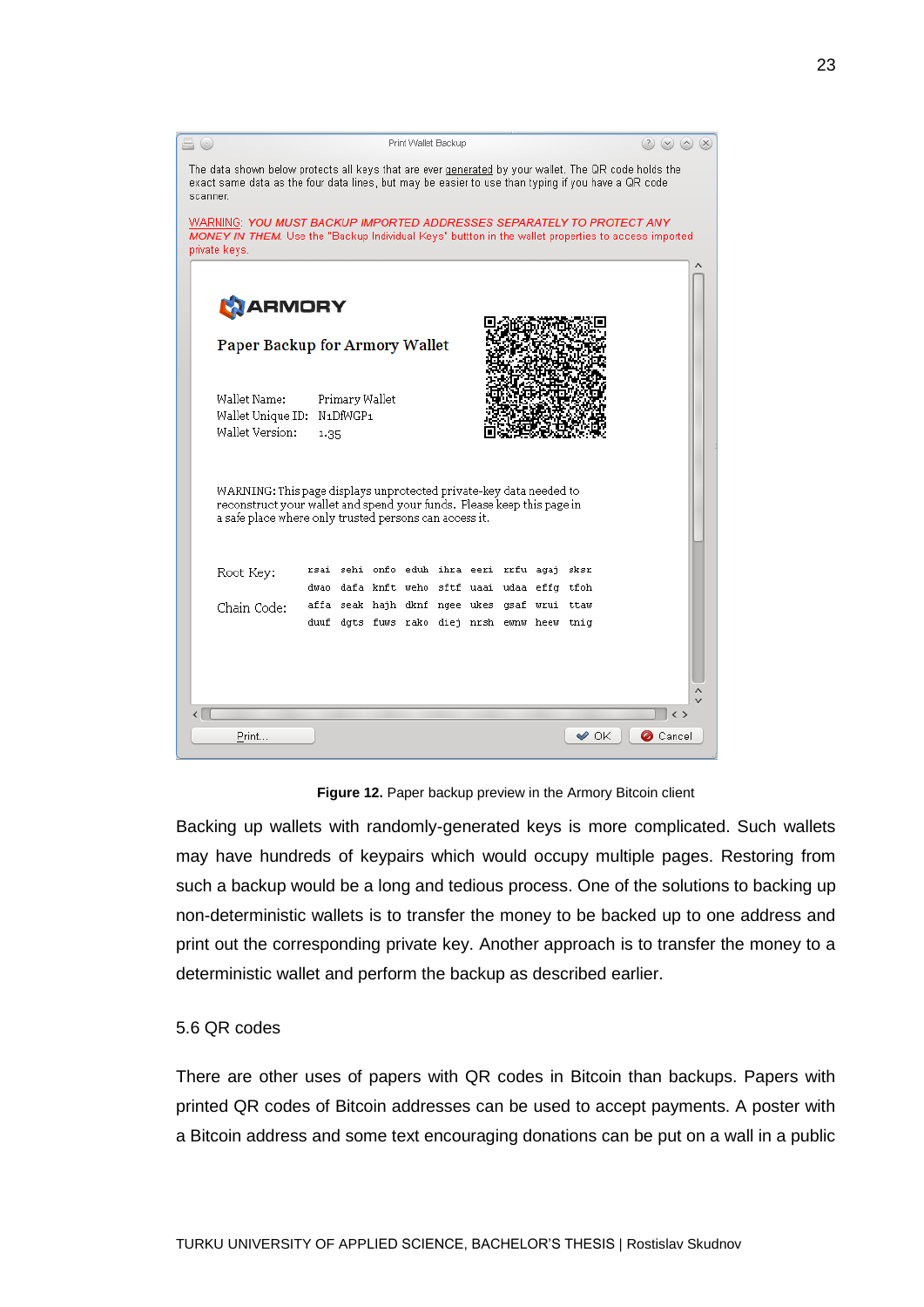place to raise funds. BitcoinSpinner [21] has the ability to scan QR codes with the phone's built-in camera and, if the scanned code is a Bitcoin address, send money to it.

A paper with a private key printed on it can be used as a means of payment by itself. The person receiving the payment can scan the code, sign a transaction by using the scanned private key and transfer the money to his/her own wallet.

Merchants can show a Bitcoin address as a QR code on a screen to accept payments from customers at the point of sale. In this setup, a watch-only wallet described in Section 5.4 is very useful as it allows confirming the receipt of the money immediately after it is sent while keeping these Bitcoins inaccessible by anyone at the point of sale.

#### 5.7 Bitcoin URI scheme

When using a Web browser, we open new pages and download files by clicking on links. Every link on the Web has a URI in it, which tells the browser how to access certain content [46]. Links greatly simplify Web browsing, as entering URIs manually takes much longer time than clicking. To simplify Bitcoin payments and to avoid having to type addresses and amounts manually, the Bitcoin URI scheme was introduced.

As World Wide Web creator Tim Berners-Lee suggested, a URI consists of a *scheme* and a *path*, which are separated by a colon. A path describes the resource itself, and a scheme denotes the namespace for that resource [46]. There are many URI schemes nowadays, and the most popular one is HTTP, which is used to access Web pages. In the recent years, links with the MAGNET URI scheme became a popular way to identify resources in BitTorrent network by their hash [47]. In a similar way, the Bitcoin URI scheme is used to identify addresses and (optional) amounts to be paid. If a merchant requests a customer to pay 1 Bitcoin, the URI may look similar to the following:

#### bitcoin:1LVa9TTgzdNv98JNGWF3v8WsdK2XwmG3io?amount=1X8

Several Bitcoin clients, including Electrum [31] and Armory [36] support Bitcoin URIs and fill in the money sending form with the data from the URI when the link is clicked on. Mobile clients, such as BitcoinSpinner [21], can recognize Bitcoin URIs in QR codes and help the user to avoid typing the address and amount manually.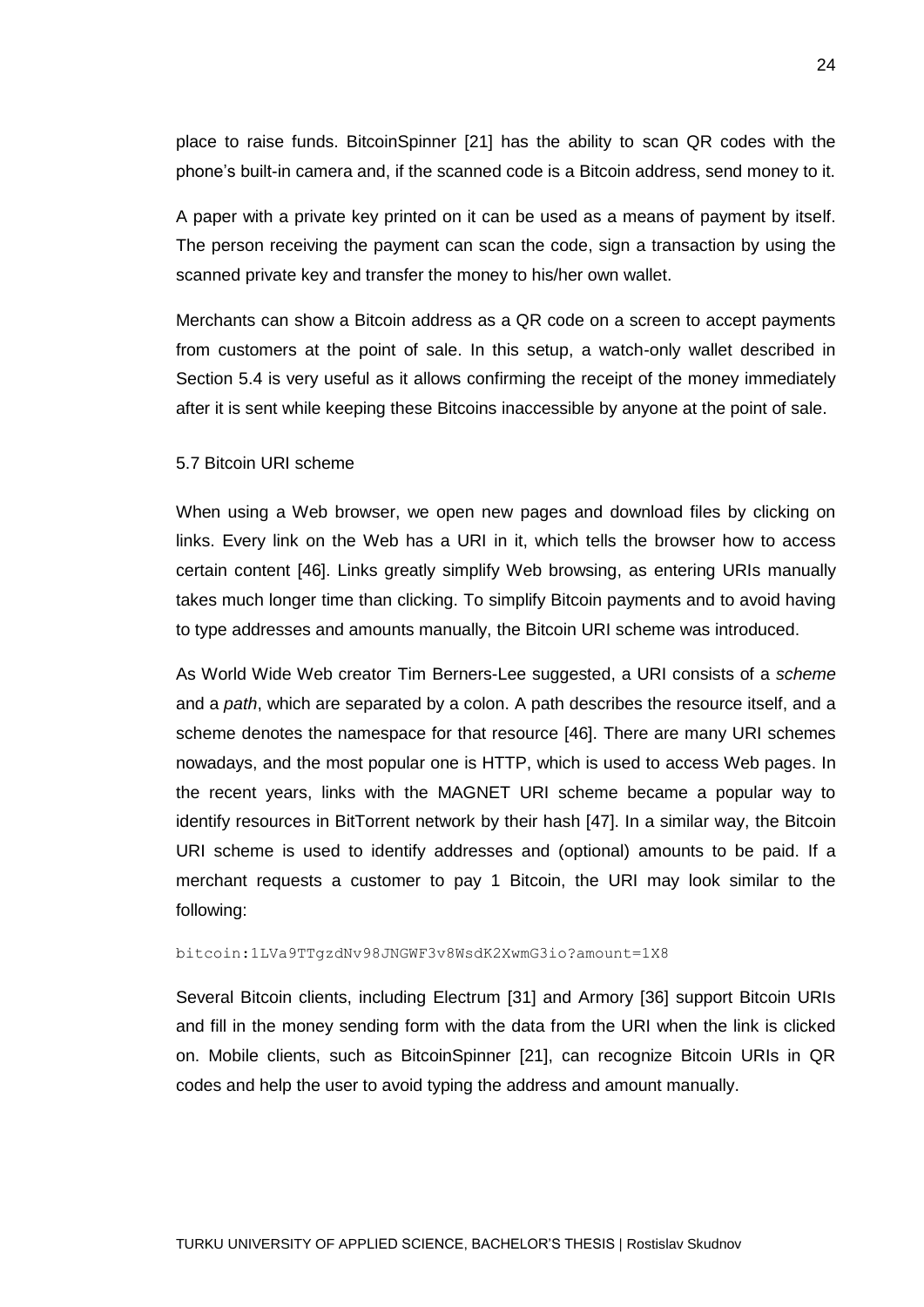### **6 Future enhancements**

#### 6.1 Multi-signature transactions

After the introduction of wallet encryption and watch-only wallets, security of Bitcoin clients improved dramatically, but still remains to be a valid concern. During 2011 and the first half of 2012, there have been several large-scale security breaches and heists whose victims were mining pools, Bitcoin exchanges and their customers [48, 49, 50]. The reasons for these unfortunate events were not only negligence and disregard of security practices, but also inherent weaknesses in the current Bitcoin protocol.

These weaknesses stem from the fact that the possession of the private key for a certain address gives ultimate control over all money belonging to that address, and the private key is always needed for signing transactions. To improve security, we may try to implement some multi-factor authentication procedure, as was done by BlockChain.info wallet service: Web-based Bitcoin client requests you to confirm transactions on a mobile phone [22]. Even though this procedure may improve security, in the very end, the benefits of any multi-factor authentication procedure are lost when one of the parties receives the private key to perform signing. If this party is compromised, all security is lost.

The solution to overcome these problems is to use multi-signature transactions. These transactions require multiple signatures to be completed instead of one. We may think of a multi-signature transaction as of a transaction that has more than one recipient address, and several signatures are needed to spend this money further. Gavin Andresen, the main developer of Bitcoin, proposed two new types of transactions: 2-of-2 and 2-of-3 [51]. In a 2-of-2 transaction, money is sent to 2 addresses, and signatures from owners of both addresses are needed to spend this money. In a 2-of-3 transaction, money is sent to 3 addresses, and signatures from any 2 of them are enough to spend this money. The actual implementation is more sophisticated and is described in [52]. To initiate a multi-signature transaction, money is sent to an address which is a hash of 2 or 3 public keys of receiving parties. This address is recorded in the *output* part of the transaction. To spend this transaction later, 2 signatures must be supplied in the *input* part of the next transaction. Figure 13 illustrates the process of creating and spending a 2-of-2 transaction. Owner 1 sends a transaction to the 2<sup>nd</sup> Owner's multi-signature address, which is generated from the public keys of the  $2<sup>nd</sup>$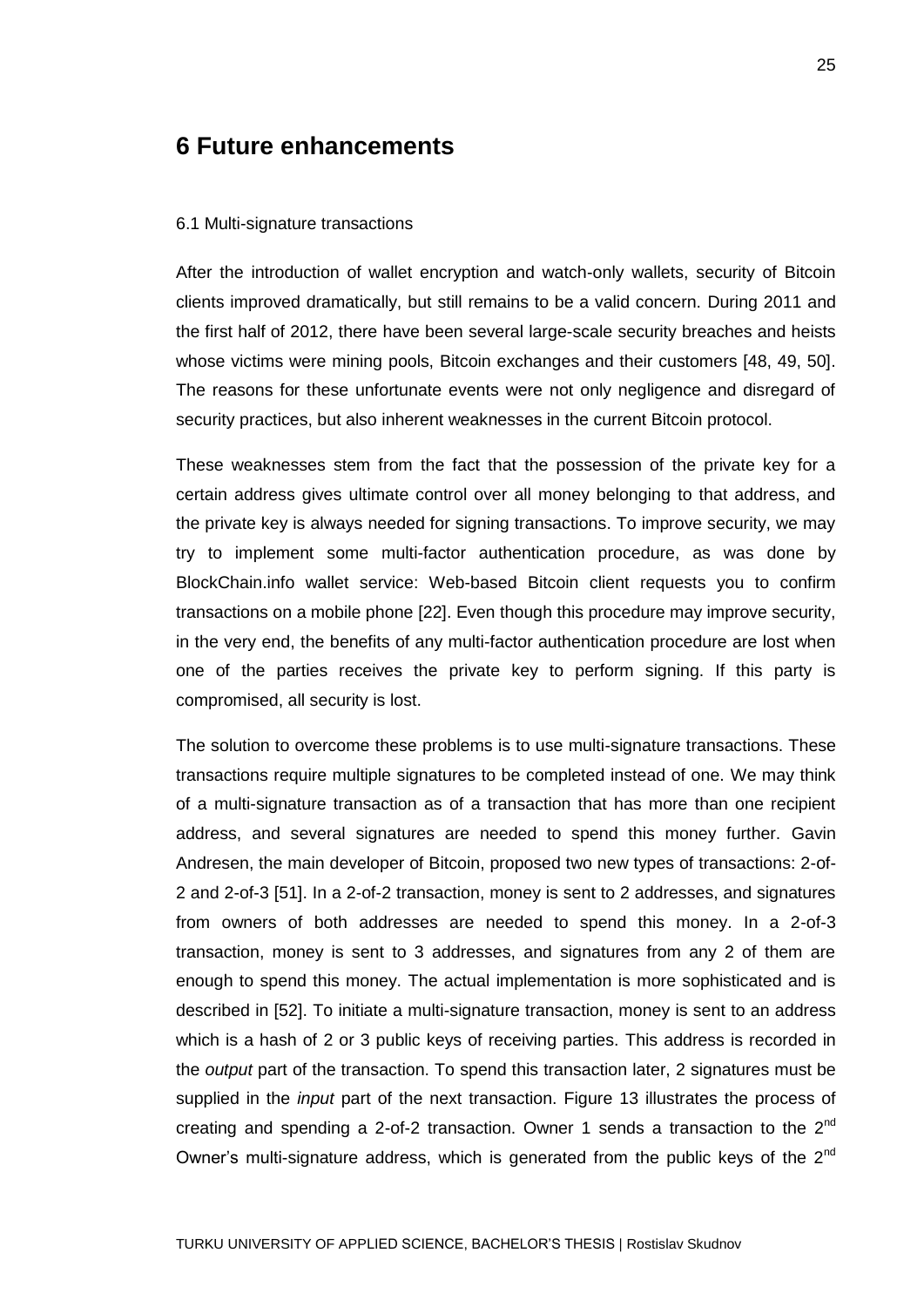Owner's home computer and mobile phone. Later Owner 2 spends this transaction to Owner 3 by signing the hash with two private keys: the home computer's private key and the mobile phone's private key.



**Figure 13.** 2-of-2 multi-signature transaction creation and spending

The process of constructing multi-signature transactions is more complex than for normal transactions and involves negotiation between several parties. The exact procedures are not defined as of May 2012. In a 2-of-2 transaction, receiving parties need to collaborate to construct the receiving address. One of the possible procedures may include exchanging public keys first, creating the receiving address independently and verifying that the same address was created. When sending this address to the payer, both receiving parties need to be sure that the same address was sent.

The security of Bitcoin wallets can be greatly improved with the use of 2-of-2 transactions. We may store one of the private keys on a computer and another one on a mobile phone. After public keys have been exchanged between the computer and the wallet, we may generate the common receiving address and send money there from a normal wallet. From this moment, if we want to spend the money on the common address, we need signatures from both the computer and the phone. If either the computer or the phone is compromised by an attacker, the money will not be stolen. At the same time, if either the computer or the phone is lost and we do not have the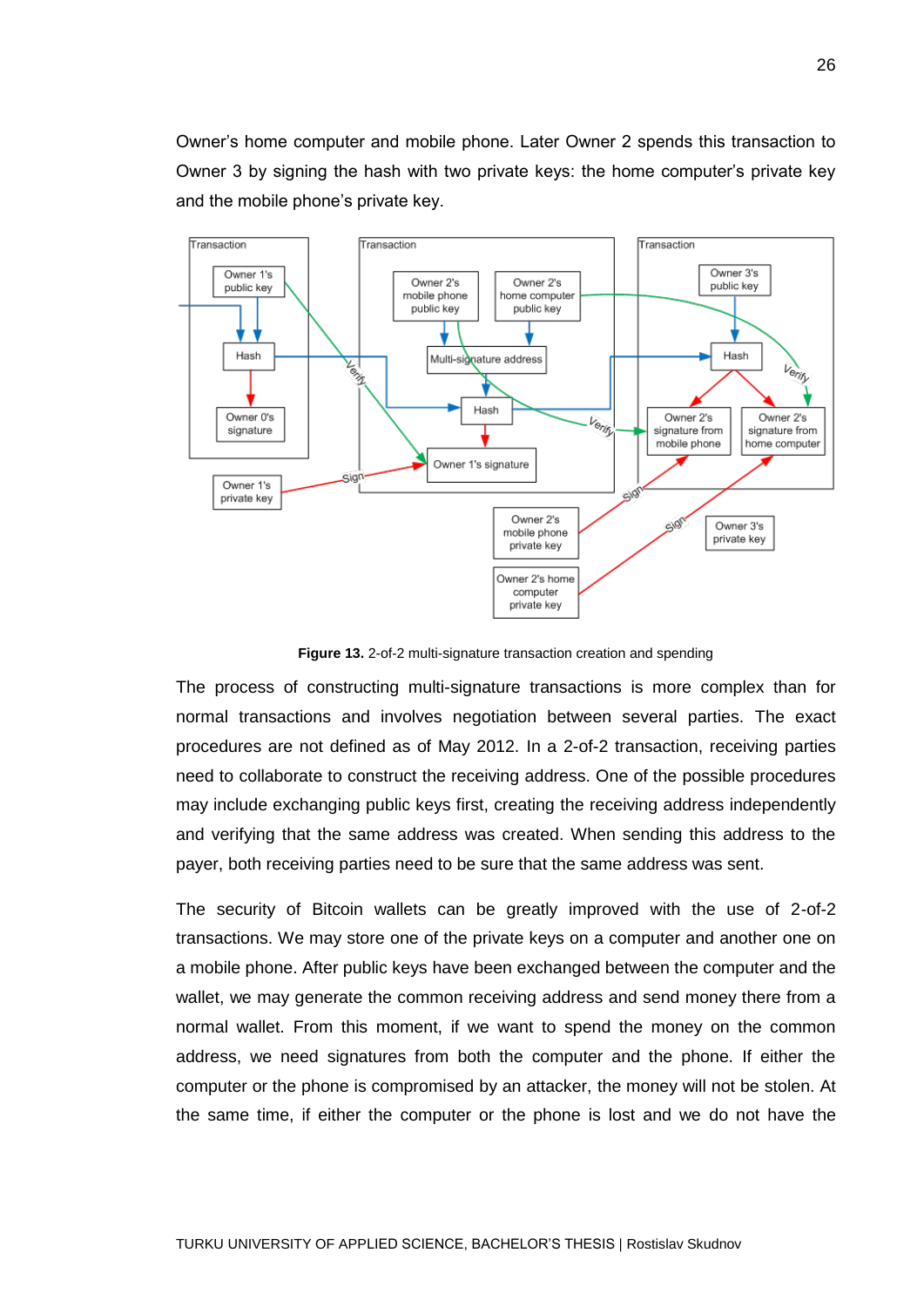backup of the data, the money on the common address will be lost. But, fortunately, this drawback can be overcome with 2-of-3 transactions.

A third-party service can be used to hold the third private key in a 2-of-3 transaction. In normal circumstances, we may use the same computer and phone, since 2 signatures are enough to spend the transaction. If one of the devices breaks, we may ask the third-party service to sign our transaction. It should be noted that for better security, any authentication credentials for the third-party service should not be entered on either the computer or the phone, as they may become compromised together with an additional private key. Instead, they should be entered on a completely different device. This procedure ensures both security and availability of Bitcoins in case of a failure.

Another application for 2-of-3 transaction is three-party escrow. If the Buyer purchases certain goods from the Seller, they may choose the Arbiter, trusted by both the Buyer and the Seller to resolve disputes. Before the shipping of goods, a 2-of-3 transaction is initiated. The Buyer sends money to the common address constructed from the public keys of the Buyer, the Seller and the Arbiter. If the purchase runs smoothly and the Buyer is satisfied, he/she gives the signature to the Seller, who adds his/her own signature and gets the money. If the Buyer is not satisfied, the Arbiter has to decide whether the Seller fulfilled the conditions of the purchase. Depending on the Arbiter's decision, he/she gives his/her signature to either the Buyer or the Seller.

Multi-signature transactions also have certain drawbacks: they require sophisticated protocols to be created and occupy a few times more space in the block chain than normal transactions. Deterministic wallets are not usable for multi-signature transactions when third parties are involved where we do not have control over their wallet seeds. In these cases, we need to save copies of public keys involved in those transactions after they happen. This deprives deterministic wallets of their advantages over randomly-generated ones.

At the time of writing (May 2012) multi-signature transactions have only been implemented in the original Bitcoin client, and only in its command-line interface [54]. Even though some proposals for negotiating multi-signature transactions exist [53], a lot of work needs to be done to ensure compatibility and correct operation of the protocol.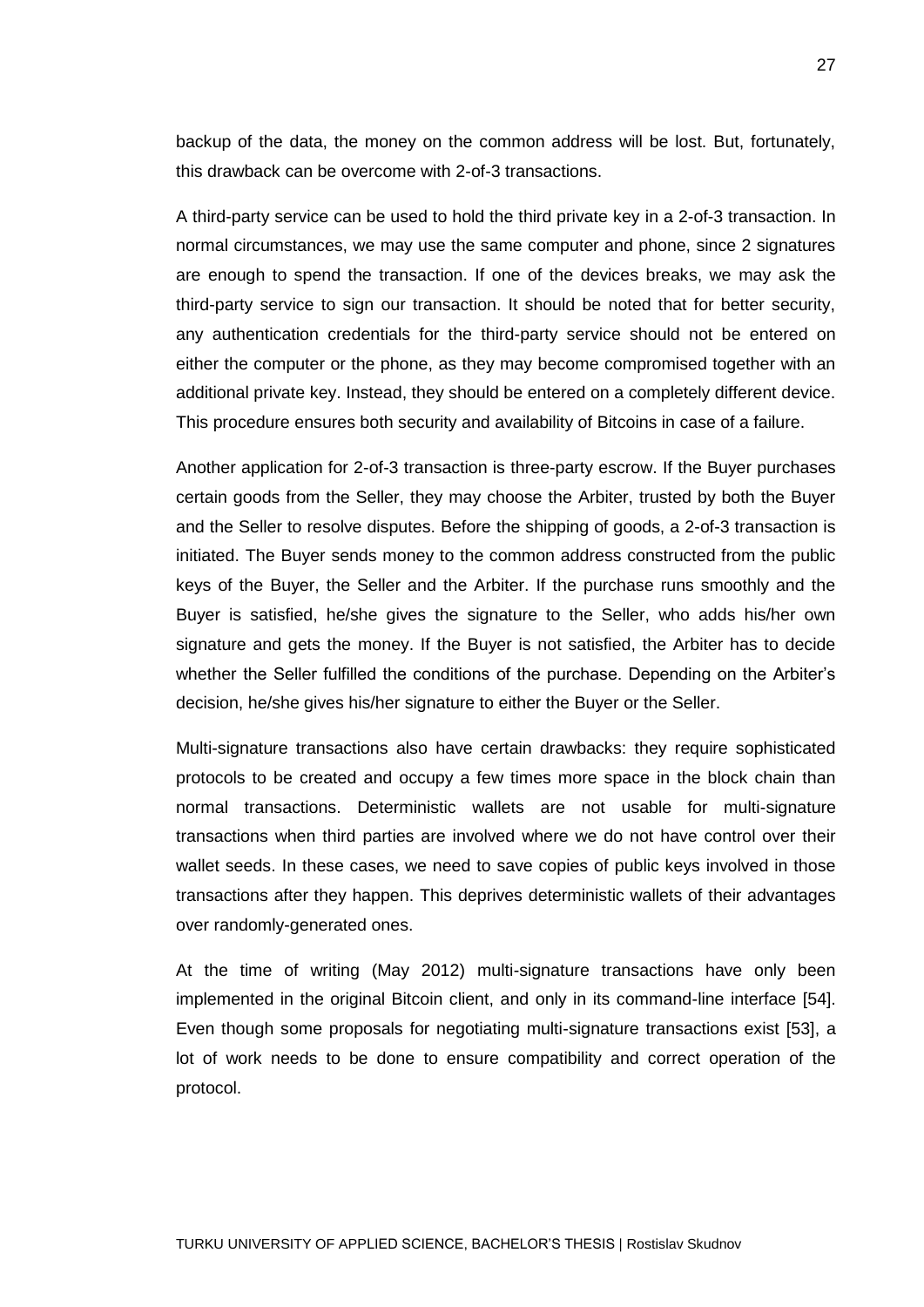#### 6.2 Scalability

At the current (May 2012) level of 20 000 transactions in Bitcoin network per day [56], a normal desktop computer is powerful enough to be a full Bitcoin node and to do all activities associated with it. If the popularity of Bitcoin grows further and the number of transactions per day increases, at some point normal home computers will not cope with increased load. A well-known security researcher Dan Kaminsky criticised Bitcoin for lack of scalability [55]. To make Bitcoin more scalable, several optimizations have been proposed.

The author of the BitcoinJ client Mike Hearn suggests using the Simplified Payment Verification procedure, which allows clients to perform verification of transactions without having a full copy of the block chain [19]. Implementing this procedure may significantly decrease the amount of disk space required for full clients to operate. Another way to improve storage efficiency is to remove all transactions that are already spent from the block chain. It has been calculated that doing so reduces the size of the block chain by 71 percent [57].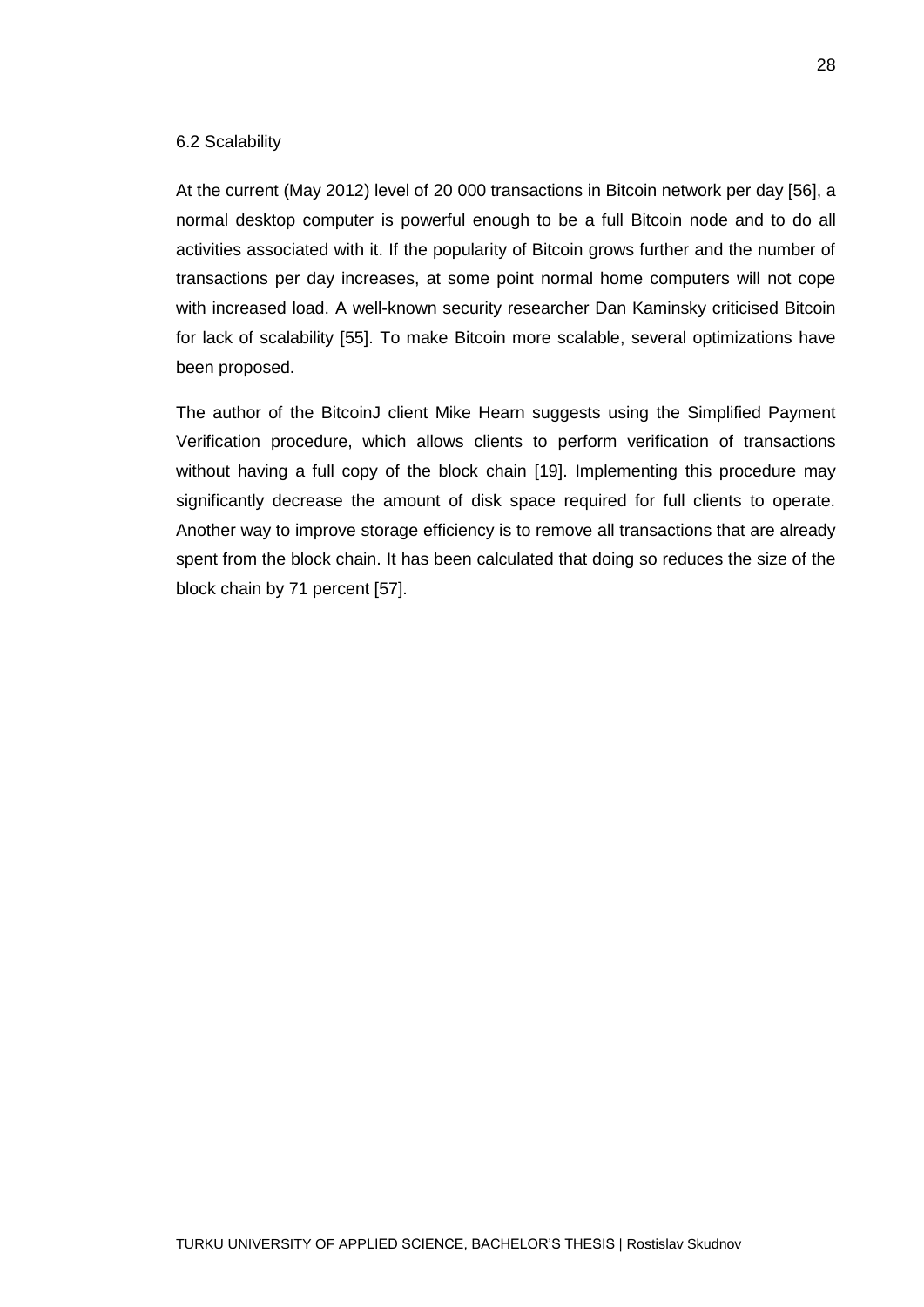## **7 Conclusion**

Even though Dan Kaminsky characterized Bitcoin as "a really strange use of cryptography" [55], it serves its purpose quite well. Creating an account is as easy as installing a software application. Sending and receiving payments is simple and does not require submitting any documents anywhere. The Bitcoin network is very reliable and as of June 2012 has had only one major disruption since its inception in 2009.

The growth rate of the Bitcoin ecosystem and the underlying technology is tremendous. Bitcoin was first described in 2008 and started operating in 2009. During 2010, GPU mining clients were being developed, and miners gradually switched from CPU mining to GPU mining. In the late 2010, pooled mining was introduced and quickly became the dominant form of mining. After Bitcoin was featured in mass media in 2011, the Bitcoin community and the price of Bitcoins started growing even faster. Unfortunately, the sudden growth of Bitcoin's popularity led to a series of robberies and data leaks, which severely impacted the public's trust in Bitcoin and the price of it. One of the reasons for these events was a lack of security features in Bitcoin clients: in the beginning of 2011 wallet encryption and watch-only wallets did not exist. However, a lot of talented software developers joined the Bitcoin community in 2011. As a result, most of the features described in Chapter 5 were introduced, designed and implemented during 2011. Some technologies, such as proof-of-work and deterministic generation of public keys, were used on a large scale for the first time in Bitcoin clients.

Usability and user-friendliness of Bitcoin is improved with deterministic wallets, QR codes and Bitcoin URIs. Wallet encryption, watch-only wallets and paper backups enhance security of Bitcoin clients. Brainwallets boost both usability and security. These features together brought Bitcoin user experience much closer to that of existing payment systems.

Bitcoin is still in its infancy, and its impact on the world's economics is negligible. We expect both the economics and the technology behind Bitcoin to evolve and expand. Multi-signature transactions, when they are implemented, will provide a vast array of innovative usages of this currency. Since Bitcoin ecosystem develops so fast, it is impossible to predict what will happen to it in the next year. We are looking forward to seeing new ideas and developments.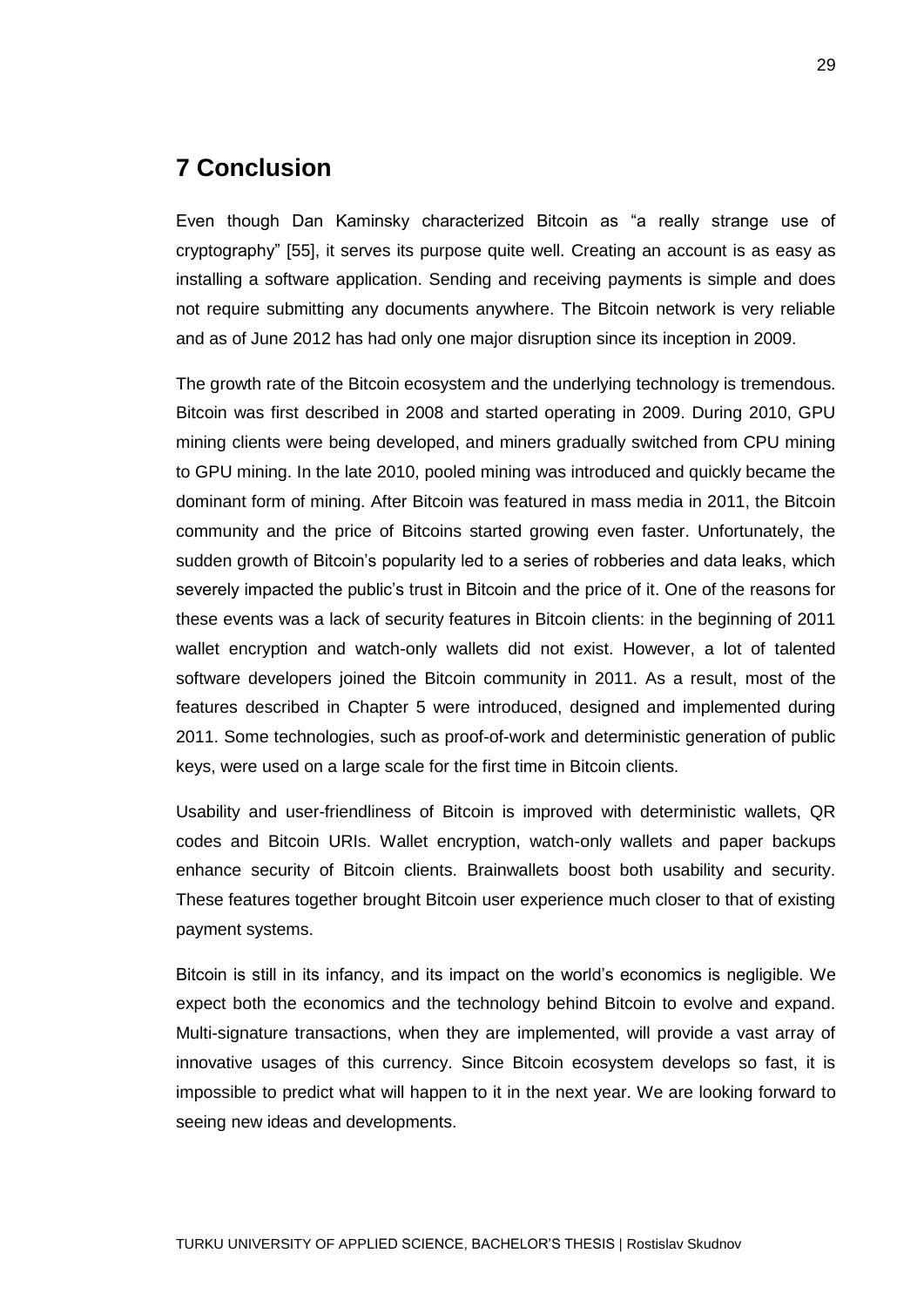## **REFERENCES**

[1] Nakamoto, S. 2008. Bitcoin: A peer-to-peer electronic cash system. Consulted 01.05.2012 http://bitcoin.org/bitcoin.pdf

[2] Bitcoin wiki. Trade. 2012. Consulted 01.05.2012 https://en.bitcoin.it/wiki/Trade

[3] Bitcoin forum. 2010. Consulted 01.05.2012 https://bitcointalk.org/index.php?topic=224.0

[4] Bitcoin charts. 2012. Consulted 01.05.2012 http://bitcoincharts.com/markets/

[5] Chaum, D. 1982. Blind signatures for untraceable payments. Consulted 01.05.2012 http://www.hit.bme.hu/~buttyan/courses/BMEVIHIM219/2009/Chaum.BlindSigForPayment.1982 .PDF

[6] Grigg, I. 2005. Triple Entry Accounting. Consulted 01.05.2012 http://iang.org/papers/triple\_entry.html

[7] NEXT. 1999. How DigiCash Blew Everything. Consulted 01.05.2012 http://cryptome.org/jya/digicrash.htm

[8] Schneier, B. 1996. Applied Cryptography, Second Edition. USA: John Wiley & Sons, Inc.

[9] Dai, W. 1998. B-money. Consulted 01.05.2012 http://www.weidai.com/bmoney.txt

[10] RowIT. 2012. Bitcoin Peer to Peer Network Status. Consulted 01.05.2012 http://bitcoinstatus.rowit.co.uk/

[11] Back, A. 2002. Hashcash - A Denial of Service Counter-Measure. Consulted 01.05.2012 http://www.hashcash.org/papers/hashcash.pdf

[12] Bitcoin wiki. 2012. Mining. Consulted 01.05.2012 https://en.bitcoin.it/wiki/Mining

[13] BitcoinJ. Source code. 2012. Consulted 01.05.2012 https://code.google.com/p/bitcoinj/source/browse/core/src/main/java/com/google/bitcoin/core/Bl ock.java#584

[14] Standards for Efficient Cryptography. 2000. Recommended Elliptic Curve Domain Parameters. Consulted 01.05.2012 http://www.secg.org/collateral/sec2\_final.pdf

[15] Cohen, B. 2008. The BitTorrent Protocol Specification. Consulted 01.06.2012 http://www.bittorrent.org/beps/bep\_0003.html

[16] Original Bitcoin client. 2012. Consulted 01.06.2012 https://github.com/bitcoin/bitcoin

[17] Bitcoin version 0.3.22. 2011. Consulted 01.06.2012 http://bitcoin.org/releases/2011/06/05/v0.3.22.html

[18] BitcoinJ. 2012. Consulted 01.06.2012 https://code.google.com/p/bitcoinj/

[19] BitcoinJ. 2012. Security model. Consulted 01.06.2012 https://code.google.com/p/bitcoinj/wiki/SecurityModel

[20] Electrum client. 2012. Consulted 01.06.2012 http://ecdsa.org/electrum/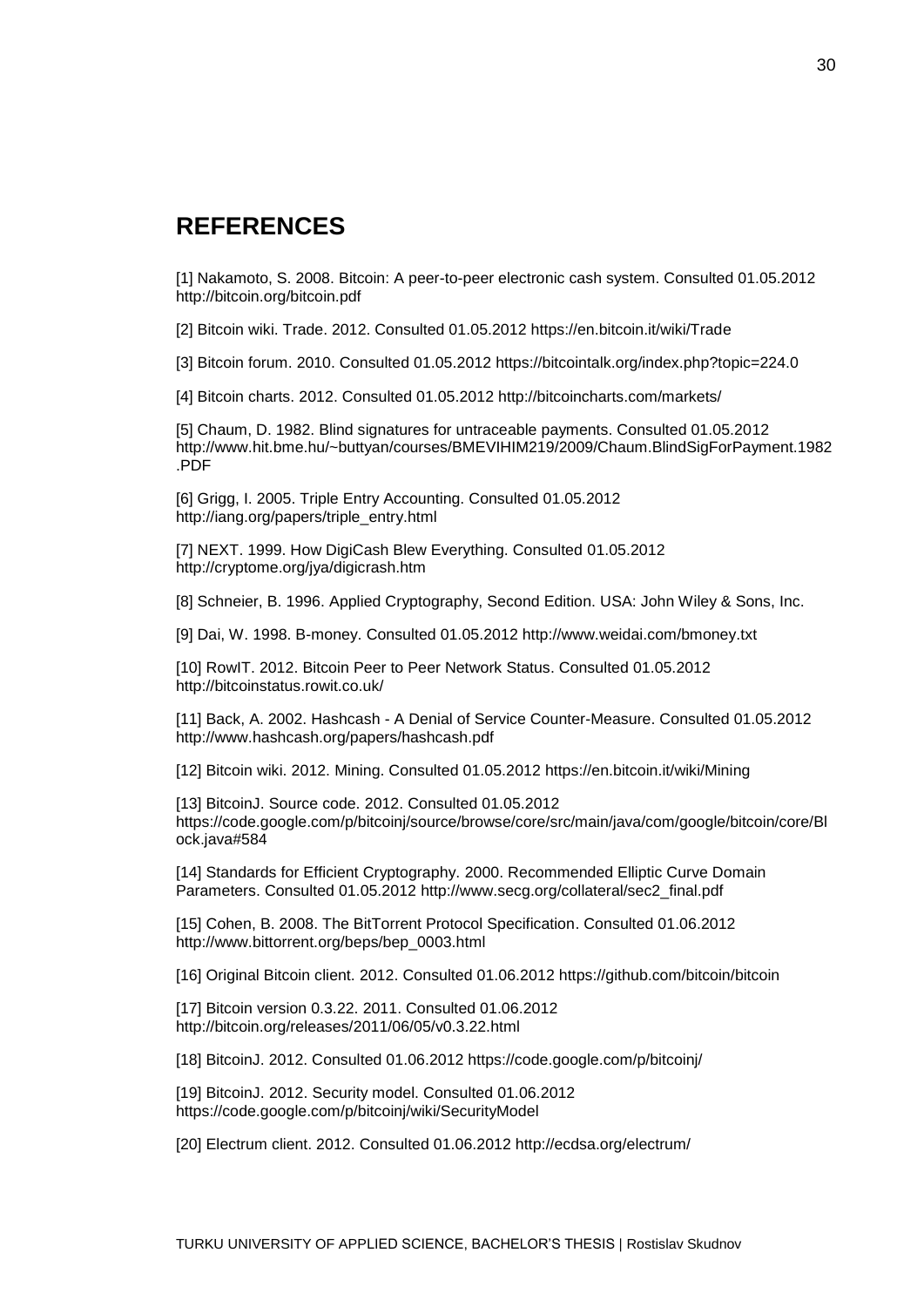[21] BitcoinSpinner client. 2012. Consulted 01.06.2012 https://code.google.com/p/bitcoinspinner/

[22] BlockChain.info Wallet. 2012. Consulted 01.06.2012 https://blockchain.info/wallet/

[23] Bitcoin Client API. 2012. Consulted 01.06.2012 https://code.google.com/p/bccapi/

[24] Bitcoin wiki. 2012. MyBitcoin. Consulted 01.06.2012 https://en.bitcoin.it/wiki/MyBitcoin

[25] Instawallet. 2012. Consulted 01.06.2012 https://www.instawallet.org/w/\_cmgZpXGT6iE9oh\_tX0hhg

[26] MgGox wallet. 2012. Consulted 01.06.2012 https://mtgox.com/

[27] Bitcoin wiki. 2012. Mining hardware comparison. Consulted 04.06.2012 https://en.bitcoin.it/wiki/Mining\_hardware\_comparison

[28] Bitcoin forum. 2010. Cooperative mining. Consulted 04.06.2012 https://bitcointalk.org/index.php?topic=1976.0

[29] BlockChain.info. 2012. Hashrate distribution. Consulted 04.06.2012 http://blockchain.info/pools

[30] Bitcoin forum. 2012. Key pool feature for safer wallet backup. Consulted 04.06.2012 https://bitcointalk.org/index.php?topic=1414.0

[31] Electrum client. 2012. Source code. Consulted 04.06.2012 https://gitorious.org/electrum/electrum/blobs/master/lib/wallet.py

[32] IETF. 2005. A Universally Unique IDentifier (UUID) URN Namespace. Consulted 04.06.2012 https://www.ietf.org/rfc/rfc4122.txt

[33] IETF. 2006. The Base16, Base32, and Base64 Data Encodings Consulted 04.06.2012 https://tools.ietf.org/html/rfc4648

[34] F-secure. 2011. Pickpocket Targets Wallets at Bitcoin Forum. Consulted 04.06.2012 https://www.f-secure.com/weblog/archives/00002187.html

[35] Bitcoin version 0.4.0. 2011. Consulted 04.06.2012 http://bitcoin.org/releases/2011/09/23/v0.4.0.html

[36] Armory Bitcoin client. 2012. Consulted 04.06.2012 http://bitcoinarmory.com/

[37] Libbitcoin. 2012. Consulted 04.06.2012 https://gitorious.org/libbitcoin/libbitcoin/

[38] Multibit Bitcoin client. 2012. Consulted 04.06.2012 http://multibit.org/

[39] Bitcoin forum. 2011. Phoenix miner. Consulted 04.06.2012 https://bitcointalk.org/index.php?topic=6458.0

[40] Bitcoin forum. 2011. CGMiner. Consulted 04.06.2012 https://bitcointalk.org/index.php?topic=28402.0

[41] BitcoinMonitor. 2012. Consulted 05.06.2012 http://www.bitcoinmonitor.net/

[42] Bitcoin forum. 2011. Deterministic wallets. Consulted 05.06.2012 https://bitcointalk.org/index.php?topic=19137.0

[43] Shen, X.; Yu, H.; Buford, J.; Akon, M. 2010. Handbook of peer-to-peer networking. USA: Springer Science + Business Media